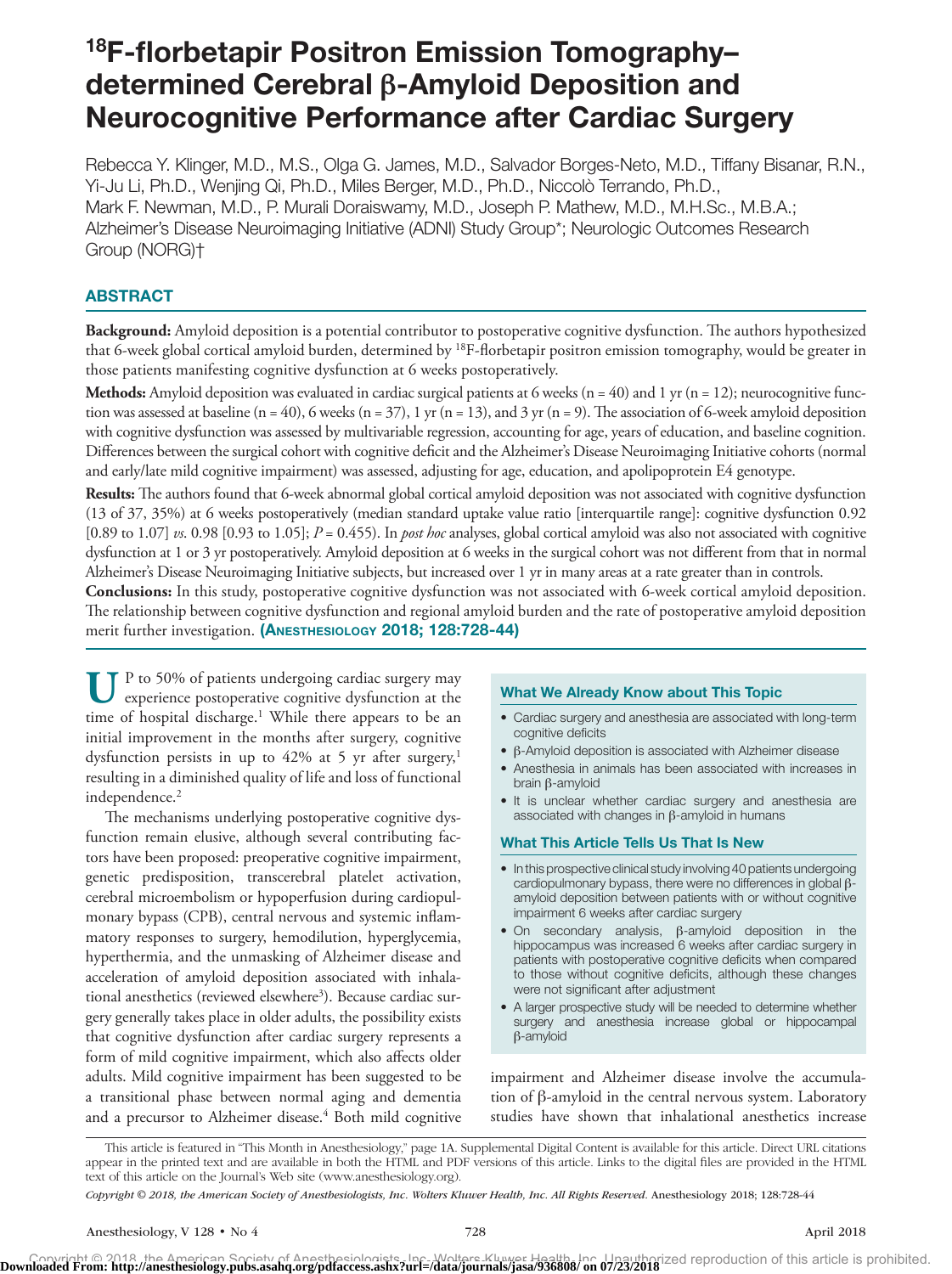β-amyloid generation<sup>5</sup> and promote β-amyloid oligomerization in cultured cells.<sup>6</sup> Thus, anesthesia itself may influence β-amyloid processing and play a role in the evolution of cognitive dysfunction in the aging, in common with mild cognitive impairment/Alzheimer disease. However, human studies have provided conflicting results about whether cerebrospinal fluid (CSF) β-amyloid levels rise, fall, or remain unchanged after anesthesia and surgery.<sup>7,8</sup> Thus, we attempted to directly measure amyloid deposition in the brain after surgery using the positron emission tomography tracer <sup>18</sup>F-florbetapir.

Positron emission tomography agents have shown great promise in mapping fibrillar amyloid deposition in the brain. 18F-florbetapir [(E)-4-(2-(6-(2-(2-(2-18F-fluoroethoxy) ethoxy)ethoxy)pyridin-3-yl)vinyl)-*N*-methylbenzamine] is a novel imaging agent that binds with high affinity (Kd 3.1 nM+0.7) to β-amyloid peptide fibrils in brain amyloid plaques.9,10 In a multicenter study, 18F-florbetapir was shown to have the highest cortical retention in Alzheimer subjects, the lowest in cognitively normal subjects, and intermediate retention in those with mild cognitive impairment.<sup>11 18</sup>F-florbetapir has been used in an increasing number of investigations of Alzheimer disease and has demonstrated comparable, or better, sensitivity and specificity for diagnosing Alzheimer disease compared to clinical criteria.12 Furthermore, 18F-florbetapir imaging is the modality used in the longitudinal Alzheimer's Disease Neuroimaging Initiative (ADNI)—a multicenter investigation of subjects with normal cognition, varying degrees of mild cognitive impairment, and Alzheimer disease.<sup>13</sup>

In this study, we utilized 18F-florbetapir imaging to assess the relationship between global cortical and regional amyloid deposition and cognitive dysfunction in patients at 6 weeks after cardiac surgery with CPB. We also conducted follow-up cognitive testing and imaging at 1 and 3 yr postsurgery for *post hoc* analyses. We hypothesized that 6-week 18F-florbetapir cortical amyloid burden would be greater in those patients manifesting postoperative cognitive dysfunction at 6 weeks, and that the amyloid deposition pattern in patients with cognitive dysfunction would be similar to that seen in individuals from the Alzheimer's Disease Neuroimaging Initiative cohort with mild cognitive impairment.

## Materials and Methods

#### *Study Population*

Following approval by the Duke University Health Systems Institutional Review Board (Durham, North Carolina) and informed consent, 40 patients age 60 yr or older and undergoing cardiac surgery (coronary artery bypass grafting [CABG], CABG + valve, or valve only) with CPB were prospectively enrolled between July 2011 and November 2013. Patients were excluded if they had a history of symptomatic cerebrovascular disease (*e.g.,* previous stroke) with residual deficits, alcoholism (more than two drinks/day), psychiatric illness (any clinical diagnoses requiring therapy), drug abuse (any illicit drug use in the preceding 3 months before surgery), hepatic insufficiency (liver function tests greater than 1.5 times the upper limit of normal), severe pulmonary insufficiency (requiring home oxygen), or renal failure (serum creatinine greater than 2.0mg/dl). Pregnant or premenopausal women and patients who were unable to read and thus complete the cognitive testing or who scored lower than 24 on a baseline Mini Mental State examination or higher than 27 on the baseline Center for Epidemiological Studies Depression scale were similarly excluded. Patients who received any antiamyloid therapies or had any radiopharmaceutical imaging in the 7 days before the surgery were also excluded.

Elderly control patients and patients with early mild cognitive impairment and late mild cognitive impairment (early *vs*. late defined by specific cutoffs on the Logical Memory II subscale of the Wechsler Memory Scale–Revised, as defined by ADNI-2),<sup>14</sup> who had been previously enrolled and imaged with <sup>18</sup>F-florbetapir positron emission tomography through the ADNI (<https://adni.loni.usc.edu>)15,16 were utilized to compare regional patterns of amyloid deposition to our surgical cohort. The ADNI was launched in 2003 as a publicprivate partnership, led by Principal Investigator Michael W. Weiner, M.D. The primary goal of the ADNI has been to assess whether serial magnetic resonance imaging, positron emission tomography, biologic markers, and clinical and neuropsychologic assessment can be combined to measure the progression of mild cognitive impairment and early Alzheimer disease. 18F-florbetapir imaging was included in the ADNI-GO and ADNI-2 protocols. All participants gave written informed consent that was approved by the institutional review board of each participating institution.

#### *Surgical Patient Management*

Anesthesia was induced with propofol, midazolam, fentanyl, and neuromuscular blocking agents, and isoflurane was used for maintenance. All patients underwent nonpulsatile, hypothermic (30° to 32°C) CPB with a membrane oxygenator and arterial line filter by a pump primed with crystalloid. Serial hematocrit levels were maintained at 0.21 or greater. Before initiating CPB, heparinization (300 to 400 U/kg) was performed to a target activated coagulation time greater than 480 s. Perfusion was maintained at flow rates of 2 to 2.4  $l \cdot min^{-1} \cdot m^{-2}$  throughout CPB to maintain a mean arterial

Submitted for publication June 19, 2017. Accepted for publication December 27, 2017. From the Department of Anesthesiology (R.Y.K., T.B., M.B., N.T., M.F.N., J.P.M.), Department of Radiology (O.G.J., S.B.-N.), Department of Biostatistics and Bioinformatics (Y.- J.L., W.Q.), and the Department of Psychiatry and Behavioral Science (P.M.D.), Duke University, Durham, North Carolina.

<sup>\*</sup>Members of the Alzheimer's Disease Neuroimaging Initiative (ADNI) Study Group are listed in appendix 1. Data used in preparation of this article were obtained from the ADNI database [\(https://adni.loni.usc.edu](https://adni.loni.usc.edu)). As such, the investigators within the ADNI contributed to the design and implementation of ANDI and/ or provided data but did not participate in the analysis or writing of this report. A complete listing of ADNI investigators can be found at [https://adni.loni.usc.edu/wp-content/uploads/how\\_to\\_apply/](https://adni.loni.usc.edu/wp-content/uploads/how_to_apply/ADNI_Acknowledgement_List.pdf) [ADNI\\_Acknowledgement\\_List.pdf](https://adni.loni.usc.edu/wp-content/uploads/how_to_apply/ADNI_Acknowledgement_List.pdf) and in appendix 1.

<sup>†</sup>Members of the Neurologic Outcomes Research Group (NORG) are listed in appendix 2.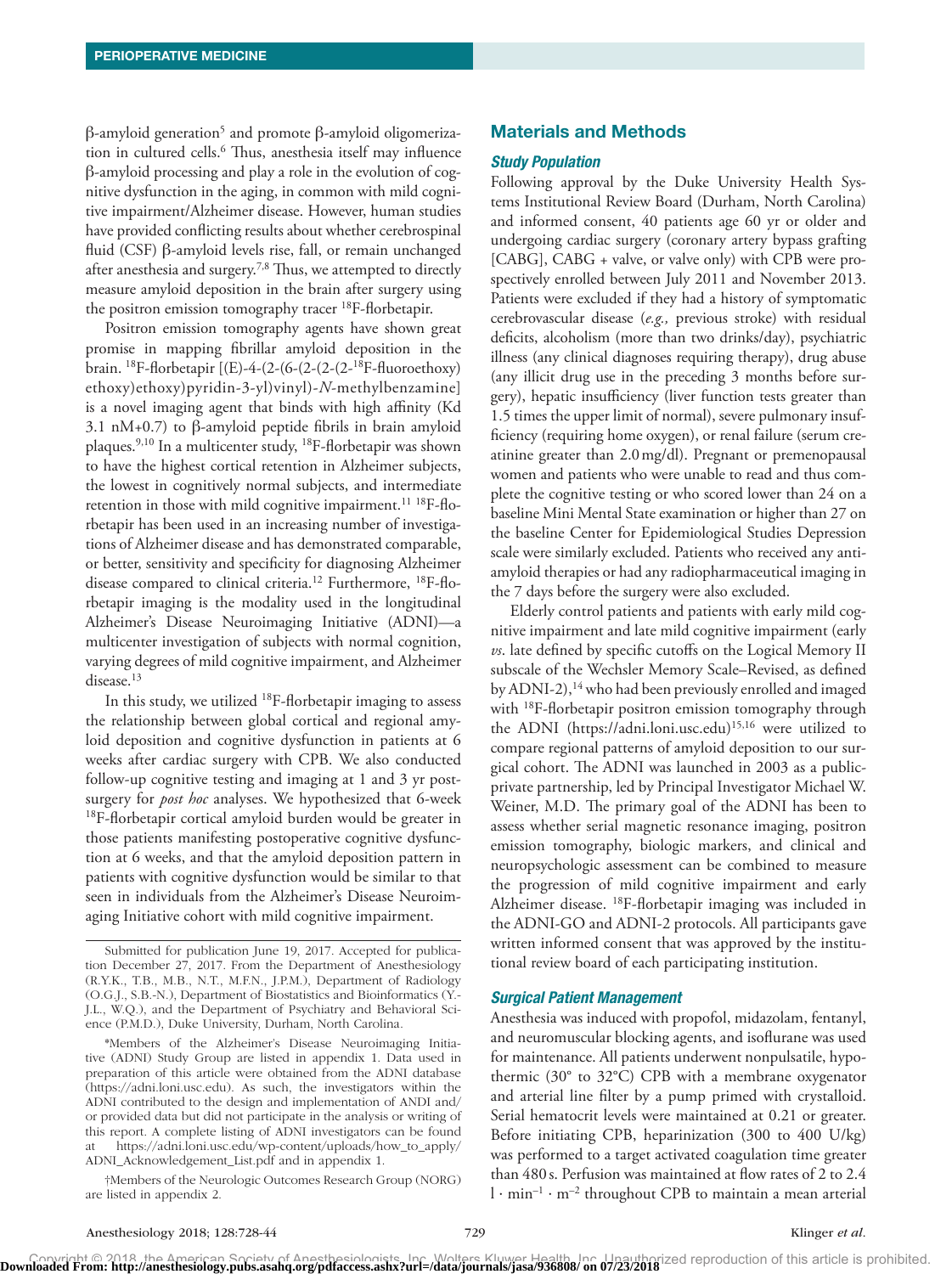pressure of 50 to 80 mmHg. Arterial blood gases were measured every 15 to 30 min to maintain the Paco<sub>2</sub> at 35 to 40 mmHg, unadjusted for temperature ( $\alpha$ -stat) and the PAO<sub>2</sub> at 150 to 250 mmHg.

#### *Neuroimaging*

Cardiac surgical study participants underwent 18F-florbetapir positron emission tomography/computerized tomography imaging at the Duke Positron Emission Tomography Center (Durham, North Carolina) at 6 weeks after surgery. Given funding constraints, imaging was performed at 6 weeks after surgery, since amyloid burden is not expected to change significantly over a 6-week period.<sup>17</sup> At approximately the midpoint of the study, imaging was added at the 1-yr postoperative time point to provide pilot data on the change in amyloid burden over this time interval. A 10 mCi  $(370 \text{ MBq})$  dose of <sup>18</sup>F-florbetapir (Avid Radiopharmaceuticals, USA) was assayed with a dose calibrator and administered *via* bolus injection through a peripheral vein. Once 50min had elapsed after 18F-florbetapir injection, patients underwent 10min of continuous brain positron emission tomography imaging. A low-dose computerized tomography scan was also performed for attenuation-correction of the positron emission tomography images. Positron emission tomography images were immediately reconstructed after the scan, and if any motion was detected, another 10-min continuous scan was performed.

For quantitative evaluation, 18F-florbetapir images were spatially normalized to the stereotactic Montreal Neurologic Institute brain atlas space.18 A standard uptake value ratio was calculated using an average of six target regions (medial orbital frontal, anterior cingulate, parietal, posterior cingulate, precuneus, and lateral temporal) with respect to the whole cerebellum as a reference region. <sup>18</sup>F-florbetapir signal was also measured in the hippocampus, pons, centrum, putamen, and caudate, and the standard uptake value ratio for each region was calculated with respect to the cerebellum. Amyloid burden, as previously described,<sup>19</sup> was identified based on standard uptake value ratio values (greater than or equal to 1.10 is β-amyloid-positive [abnormal amyloid deposition] and less than 1.10 is β-amyloid-negative).

#### *Neurocognitive Testing*

Neurocognitive testing was performed at baseline (preoperatively) and at 6 weeks. *Post hoc*, 1-yr, and 3-yr follow-up points were added to provide pilot data on the relationship between baseline amyloid burden and long-term neurocognitive function. In accordance with the consensus statement on assessment of neurobehavioral outcomes after cardiac surgery,<sup>20</sup> the following tests were included in the assessment battery: (1) Hopkins Verbal Learning Test,<sup>21</sup> (2) Randt Short Story Memory Test,<sup>22</sup> (3) Modified Visual Reproduction Test from the Wechsler Memory Scale,<sup>23</sup> (4) Digit Span and Digit Symbol and Vocabulary subtests from the Wechsler Adult Intelligence Scale-Revised,<sup>23</sup> and (5) Trail Making Test, Parts A and B.24

#### *Blood Sample and Apolipoprotein E Genotyping*

One 10-ml sample of peripheral blood was obtained from each patient and stored at 4°C. Genomic DNA were extracted for each sample and stored at the Duke Molecular Physiology Institute (Durham, North Carolina) at –20°C. Genotyping for apolipoprotein E was performed at the Molecular Genetics Core at the Duke Molecular Physiology Institute following previously described protocols.25

#### *Statistical Analyses*

To characterize cognitive function over time while minimizing potential redundancy in the cognitive measures, a factor analysis with oblique rotation (a linear transformation of the data, which allows for correlated factors) was performed on the 14 cognitive test scores from baseline. Scoring coefficients (weights) of each test on each factor were determined using the rotated factor solution from the factor analysis conducted on 508 eligible cardiac patients in our ongoing prospective post-CABG cognitive testing database. Factors of each subject in our cohort were computed for all time points using the same scoring coefficients, so that the cognitive domain structure remained consistent and comparable over time. Factor analysis suggested a five-factor solution, which accounts for 80% of the variability in the original test scores, and represents five cognitive domains: (1) structured verbal memory (*i.e.,* the ability to recall from a list); (2) unstructured verbal memory (*i.e.,* the ability to remember from a narrative); (3) visual memory; (4) executive function; and (5) attention and concentration. Two outcome measures were calculated to represent postoperative cognitive dysfunction: (1) continuous outcome—the change in cognitive score calculated by subtracting the baseline cognitive index (the five-domain mean) from the follow-up cognitive index (a change score of 0 indicates no change from baseline, while a negative score indicates cognitive decline, and a positive score indicates cognitive improvement); and (2) binary outcome (cognitive deficit), defined as a decline of greater than 1 SD in at least one domain.

The relationship between 6-week global cortical amyloid burden (standard uptake value ratio 1.1 or greater) and cognition at 6 weeks after surgery was prespecified as the primary outcome. Secondary outcomes included the relationship between regional amyloid burden and cognition at 6 weeks postoperatively, and the relationship between global amyloid burden and cognition at 1 yr. We used the chi-square test, Fisher exact test, or Wilcoxon rank sum test, as appropriate, to examine differences between patients with and without cognitive deficit. We then computed Pearson's correlation coefficients of amyloid burden with age, years of education, baseline cognitive score, 6-week cognitive score, and change in cognitive score. Finally, multivariable regression was used to test the association of cognitive deficit and mean 6-week cognitive score change with abnormal amyloid deposition (standard uptake value ratio 1.1 or greater), accounting for age, years of education, and baseline cognition. Subject demographics and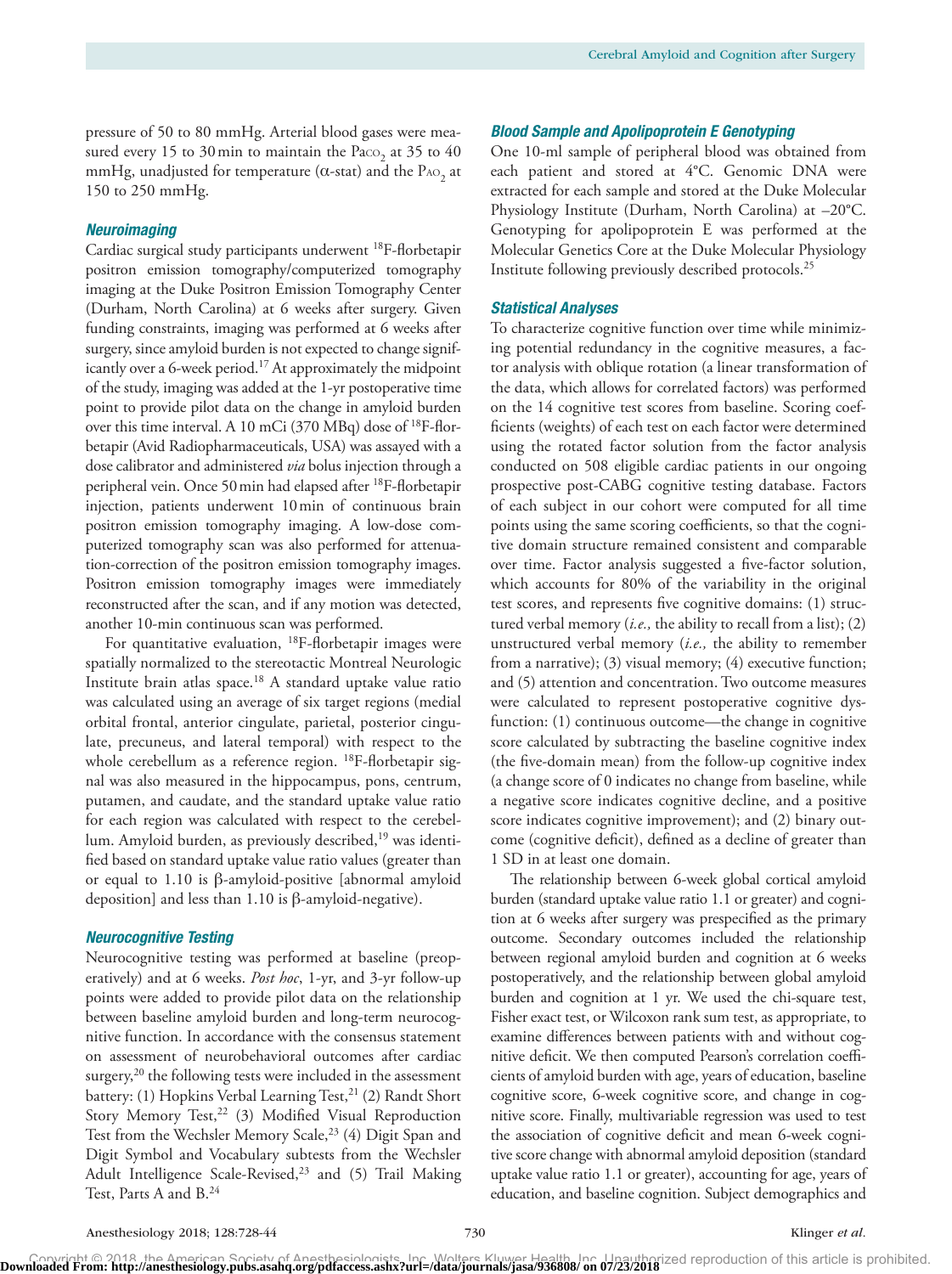amyloid burden in our surgical cohort was compared to ageand sex-matched normal, early mild cognitive impairment, and late mild cognitive impairment subsets in the ADNI database using the two-sample *t* test, Wilcoxon rank sum test, chi-square test, or Fisher exact test, as appropriate.

Apolipoprotein E4 genotype was categorized by the presence (homozygous or heterozygous) or absence of the apolipoprotein E-ε4 allele. The association of apolipoprotein E4 status with amyloid burden at 6 weeks was assessed using the two-sample *t* test, Wilcoxon rank sum test, chi-square test, or Fisher exact test, as appropriate. An analysis of covariance model was then used to test differences among four cognitive categories: cognitive deficit at 6 weeks in our surgical cohort and normal, early mild cognitive impairment, and late mild cognitive impairment in the ADNI cohort (adjusting for age, years of education, and apolipoprotein E4 genotype).

In the absence of any published data on amyloid deposition in surgical patients, we relied upon preliminary data from a study conducted by a coinvestigator (P.M.D.) evaluating amyloid deposition in healthy, mild cognitive impairment, and Alzheimer disease subjects, where the estimated mean and SD of the healthy and mild cognitive impairment groups were used for power calculation. Based on these data, we assessed the statistical power for detecting the correlation between cognitive score changes and amyloid burden. Under a linear regression model with the SD of amyloid burden at 0.25 from preliminary data, we estimated that 40 patients in the cardiac surgical group would provide 80% power to detect a correlation between cognitive score changes and amyloid burden at an R-square of 0.171.

All analyses were performed with SAS version 9.4 (SAS Institute Inc., USA). *P* < 0.05 was considered significant. *Post hoc* analyses of regional amyloid deposition were adjusted for multiple comparisons by computing a false discovery rate.

#### Results

#### *Neurocognitive Outcomes*

Of the 40 patients initially enrolled, 37 had complete baseline and 6-week cognitive and neuroimaging data; at 1 yr after surgery, 28 patients had complete baseline and 1-yr cognitive data and 12 had neuroimaging; and at 3 yr after surgery, 18 patients completed cognitive testing. The mean (SD) cognitive change score (from baseline) was 0.10 (0.29) at 6 weeks, 0.13 (0.31) at 1 yr after surgery, and 0.08 (0.51) at 3 yr after surgery. Cognitive deficit, defined as a 1 or greater SD decline in at least one cognitive domain, was present in 35% (13 of 37) of the cardiac surgical patients at 6 weeks after surgery, 57% (16 of 28) at 1 yr, and 44% (8 of 18) at 3 yr. Interestingly, several patients without deficit at 6 weeks went on to develop deficit at 1 yr postoperatively, while others recovered (Supplemental Digital Content 1, [http://links.](http://links.lww.com/ALN/B616) [lww.com/ALN/B616,](http://links.lww.com/ALN/B616) and Supplemental Digital Content 2, [http://links.lww.com/ALN/B617\)](http://links.lww.com/ALN/B617). Table 1 lists the demographic and surgical characteristics of the enrolled patients.

Global Cortical Amyloid Deposition and Postoperative **Cognitive Dysfunction at 6 Weeks and 1 Yr.** Representative images from our study cohort of normal (A) and abnormal (B) amyloid deposition as measured by  ${}^{18}F$ -florbetapir imaging are shown in figure 1. Global cortical amyloid deposition was measured as standard uptake value ratio 1.03 (0.17) in the 40 patients imaged at 6 weeks and 1.04 (0.20) in the 12 patients imaged at 1 yr. Cortical amyloid deposition was considered abnormal (standard uptake value ratio greater than or equal to 1.1) in seven patients (17.5%) imaged at 6 weeks and in two patients (16.7%) imaged at 1 yr. The cognitive change score at 6 weeks and 1 yr after surgery in patients with and without 6-week abnormal global cortical amyloid deposition was 0.108 (0.186) *versus* 0.095 (0.311), *P* = 0.92; and 0.193 (0.266) *versus* –0.121 (0.325), *P* = 0.62, respectively.

With regard to our primary outcome, 6-week global cortical amyloid deposition was not different in patients with and without cognitive deficit at 6 weeks (median standard uptake value ratio (interquartile range, 0.92 [0.89 to 1.07] *vs.* 0.98 [0.93 to 1.05], *P* = 0.455; table 2), nor was there a difference in the proportion of patients with and without postoperative cognitive dysfunction who had abnormal amyloid deposition (proportion difference, 0.106). Similar patterns were seen at 1 yr after surgery (median standard uptake value ratio [interquartile range], 0.96 [0.89 to 1.02] *vs.* 1.02 [0.97 to 1.06]). Abnormal 6-week amyloid deposition was seen in three patients with cognitive deficit and in three patients without deficit at 6 weeks postoperatively  $(P = 0.644;$  table 3). Similarly, one patient with cognitive deficit at 1 yr had abnormal global cortical amyloid deposition at 1 yr, while one patient without deficit had abnormal deposition. There were no significant correlations of global cortical amyloid deposition at 6 weeks with baseline, 6-week, 1-yr, or 3-yr cognitive scores or change scores. In multivariable regression analyses, we found no significant association between 6-week abnormal global cortical amyloid burden and cognitive change scores ( $\beta$ , 0.09; model  $\mathbb{R}^2$ , 0.12) or with the occurrence of postoperative cognitive dysfunction at 6 weeks (odds ratio, 0.47; 95% CI, 0.07 to 3.43; model *R*2 , 0.09) when controlling for age, years of education, and baseline cognition. There were also no significant associations of 6-week amyloid burden with cognitive outcomes at 1 or 3 yr after surgery.

Regional Amyloid Deposition and Postoperative Cognitive Dysfunction. In *post hoc* analyses we found that the frequency of abnormal amyloid deposition (standard uptake value ratio greater than or equal to 1.1) in the hippocampus was significantly different between patients with and without postoperative cognitive dysfunction at 6 weeks postoperatively, although this difference was no longer significant after adjustment for multiple comparisons ( $P = 0.041$ , false discovery rate = 0.429; table 3). Patients who had abnormal 6-week amyloid in the hippocampus showed significantly greater decline in the structured verbal memory domain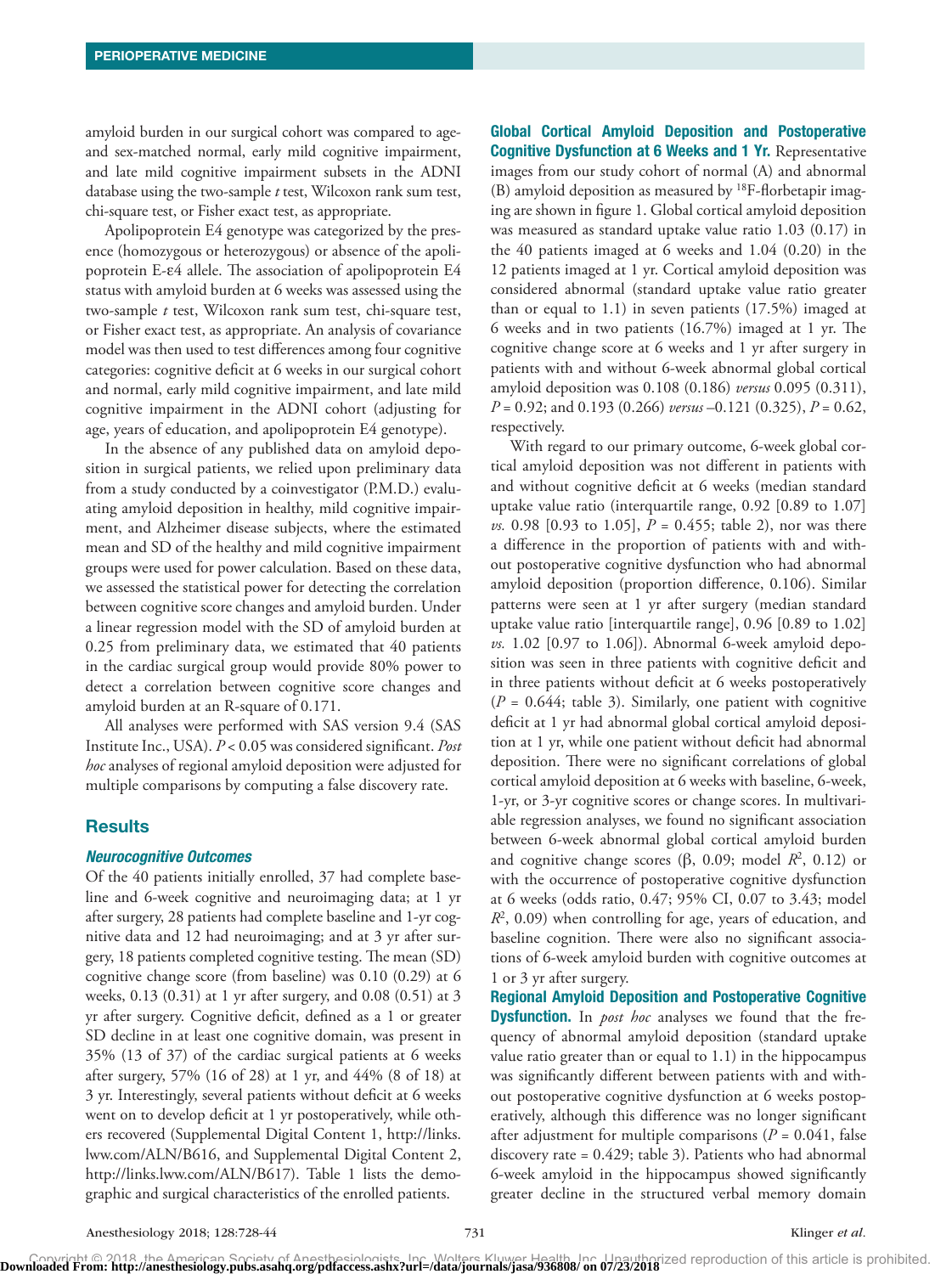| Variable                             | Baseline ( $n = 38$ )* | 6 weeks ( $n = 40$ ) <sup>+</sup> | 1 yr (n = $12$ ) <sup>+</sup> | 3 yr (n = $18$ )* |
|--------------------------------------|------------------------|-----------------------------------|-------------------------------|-------------------|
| Age (yr)                             | 69 (6)                 | 69.4 (6)                          | 71(5)                         | 71 (6)            |
| Sex (% female)                       | 9(23%)                 | 8(22%)                            | 2(17%)                        | 4 (22%)           |
| Race (% white)                       | 34 (85%)               | 32 (86%)                          | 11 (92%)                      | 15 (86%)          |
| Weight (kg)                          | 85 (17)                | 86 (18)                           | 83 (17)                       | 85 (16)           |
| History of hypertension              | 33 (83%)               | 31 (84%)                          | 9(75%)                        | 15 (84%)          |
| Diabetes mellitus                    | 22 (55%)               | 20 (54%)                          | 4 (33%)                       | 9(54%)            |
| Previous MI                          | 13 (33%)               | 13 (35%)                          | 3(25%)                        | 4 (35%)           |
| Ejection fraction (%)                | 51(9)                  | 51(9)                             | 52(8)                         | 54 (4)            |
| Years of education                   | 14(4)                  | 14(3)                             | 16(5)                         | 15(4)             |
| Preoperative statins (%)             | 28 (80%)               | 27 (82%)                          | $9(90\%)$                     | 14 (82%)          |
| Preoperative platelet inhibitors (%) | 30 (86%)               | 29 (88%)                          | 7 (70%)                       | 16 (88%)          |
| Surgical procedure (%)               |                        |                                   |                               |                   |
| <b>CABG</b>                          | 24 (60%)               | 23 (62%)                          | 8 (67%)                       | 11 (62%)          |
| $CABG + value$                       | 8(20%)                 | 7 (19%)                           | 2(17%)                        | 3(19%)            |
| Valve only                           | 8(20%)                 | 7 (19%)                           | 2(17%)                        | 4 (19%)           |
| No. of grafts (%)‡                   |                        |                                   |                               |                   |
|                                      | 6 (19%)                | 6(20%)                            | 2(20%)                        | 3(21%)            |
| 2                                    | 5(16%)                 | 4 (13%)                           | 1 (10%)                       | 2(14%)            |
| 3                                    | 10 (31%)               | 10 (33%)                          | 5(50%)                        | 5 (36%)           |
| > 3                                  | 11 (34%)               | 10 (33%)                          | 2(20%)                        | 4 (29%)           |
| Cross-clamp time (min)               | 90(34)                 | 87 (33)                           | 90(30)                        | 84 (34)           |
| CPB time (min)                       | 145 (49)               | 141 (44)                          | 136 (35)                      | 142 (46)          |
| Baseline cognitive score             | $-0.17(0.57)$          | $-0.15(0.56)$                     | $-0.19(0.48)$                 | $-0.17(0.64)$     |
| 6-week cognitive score               | $-0.07(0.61)$          | $-0.05(0.62)$                     | $-0.06(0.64)$                 | $-0.09(0.69)$     |

Table 1. Characteristics of the Cardiac Surgical Cohort

Values are mean (SD) unless otherwise indicated.

\*Number of patients with cognitive testing data at these time points. †Number of patients with imaging at these time points. ‡Patients undergoing CABG or CABG + valve procedures. Differences in demographics and comorbities between baseline/6-week and the 1- and 3-yr time points are due to patient loss to follow-up.

CABG = coronary artery bypass grafting; CPB = cardiopulmonary bypass; MI = myocardial infarction.



Fig. 1. Images of patients with normal (*A*) and abnormal (*B*) amyloid deposition by 18F-florbetapir positron emission tomography imaging. The brighter orange to yellow colors indicate greater amyloid deposition.

(median change score [interquartile range], –1.08 [–2.05 to –0.69] in patients with standard uptake value ratio greater than or equal to 1.1  $\nu s. -0.075$  [-0.82 to 0.46] for patients with standard uptake value ratio less than 1.1;  $P = 0.019$ ). Total hippocampal standard uptake value ratio (continuous variable), although higher, was not statistically different between patients with and without deficit (table 2). The caudate standard uptake value ratio was also greater in patients who had a cognitive deficit at 6 weeks, but this difference was no longer significant after adjustment for multiple comparisons (median [interquartile range], deficit 0.96 [0.85 to 1.03] *vs*. no deficit 0.81 [0.70 to 0.94]; *P* = 0.047, false discovery rate = 0.561). Furthermore, the standard uptake value ratios in the caudate failed to meet the greater than or equal to 1.1 threshold for defining abnormal amyloid deposition. Trajectory of Amyloid Deposition. While cognitive deficit and the cognitive change score were not associated with abnormal global cortical amyloid deposition in the smaller cohort of 12 patients with 1-yr neuroimaging, amyloid deposition increased in many brain regions over time. In these 12 patients, global cortical amyloid deposition increased significantly from 6 weeks to 1 yr (mean standard uptake value ratio change,  $0.02 \pm 0.02$ ;  $P = 0.011$ ). Statistically significant increases in standard value uptake ration from 6 weeks to 1 yr postoperatively were observed in the hippocampus, posterior cingulate, caudate, and occipital regions (fig. 2).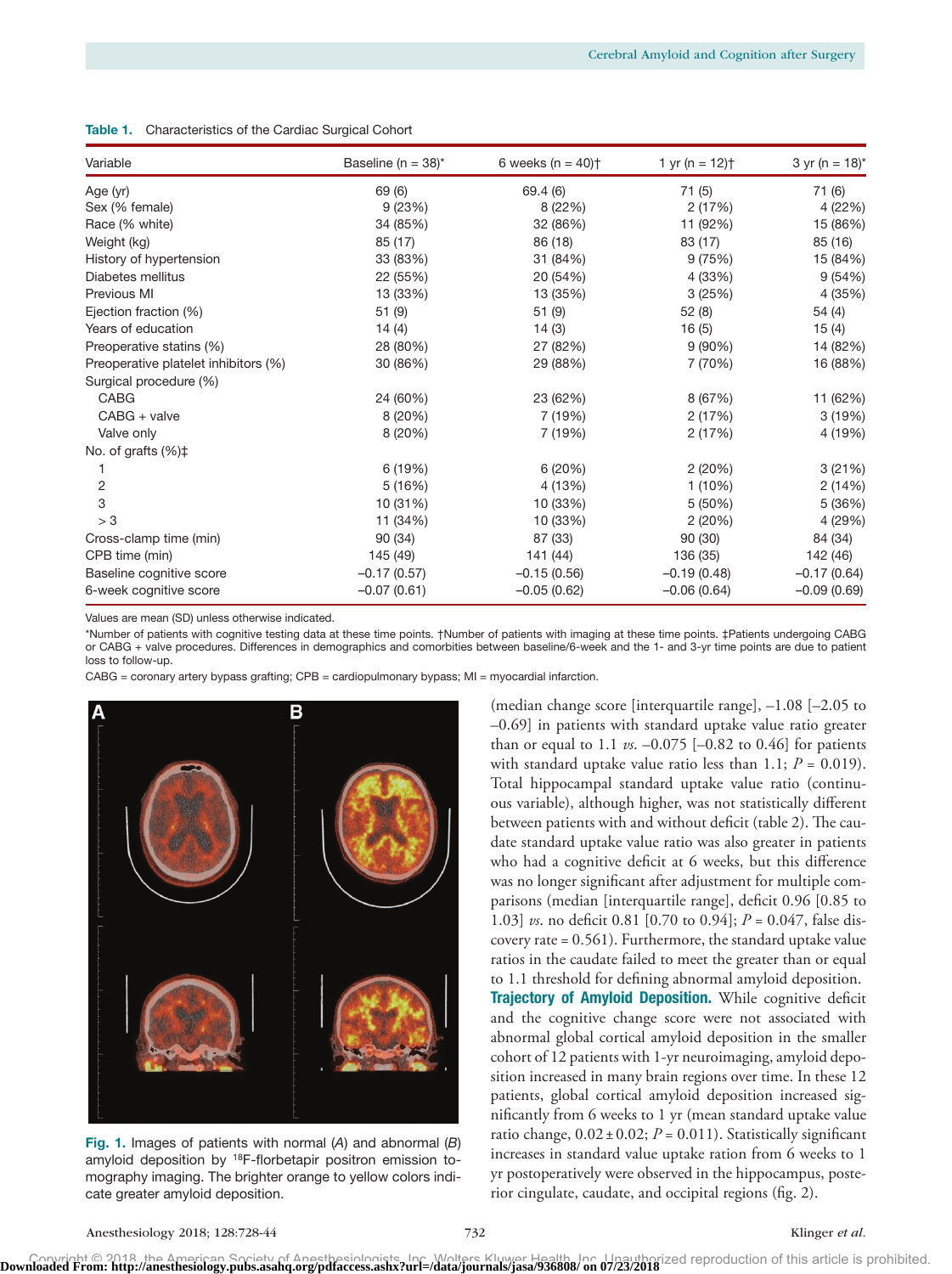| <b>Brain Region</b>    | No Deficit ( $n = 24$ ), SUVr<br>(median [IQR]) | Deficit ( $n = 13$ ), SUVr<br>(median [IQR]) | P Value  | <b>FDR</b> | Mean Difference<br>$(95% \text{ Cl})$ |
|------------------------|-------------------------------------------------|----------------------------------------------|----------|------------|---------------------------------------|
| Global cortical        | 0.98 [0.93 to 1.05]                             | 0.92 [0.89 to 1.07]                          | 0.455    | 0.754      | $-0.06$ $[-0.23$ to $0.10]$           |
| Posterior cinqulate    | 0.98 [0.88 to 1.04]                             | 0.87 [0.84 to 1.08]                          | 0.514    | 0.754      | $-0.04$ $[-0.21$ to 0.13]             |
| Precuneus              | 1.09 [1.02 to 1.15]                             | 0.99 [0.94 to 1.20]                          | 0.417    | 0.754      | $-0.05$ $[-0.24$ to 0.15]             |
| Frontal medial orbital | 0.89 [0.87 to 0.93]                             | 0.88 [0.85 to 0.92]                          | 0.691    | 0.754      | $-0.06$ $[-0.18$ to 0.07]             |
| Parietal               | 0.90 [0.82 to 1.03]                             | 0.89 [0.81 to 1.09]                          | 0.622    | 0.754      | $-0.09$ $[-0.26$ to $0.09]$           |
| Temporal               | 1.07 [1.01 to 1.13]                             | 1.06 [1.00 to 1.16]                          | 0.787    | 0.787      | $-0.07$ $[-0.22$ to 0.07]             |
| Anterior cinqulate     | 1.01 [0.95 to 1.10]                             | 0.96 [0.93 to 1.07]                          | 0.417    | 0.754      | $-0.08$ $[-0.29$ to 0.12]             |
| Hippocampus            | 1.05 [1.01 to 1.09]                             | 1.10 [1.02 to 1.12]                          | 0.417    | 0.754      | $0$ [-0.06 to 0.06]                   |
| Centrum                | 1.67 [1.59 to 1.78]                             | 1.62 [1.56 to 1.71]                          | $0.301*$ | 0.754      | $0.04$ [-0.05 to 0.13]                |
| Occipital              | 1.00 [0.86 to 1.04]                             | 0.94 [0.90 to 1.08]                          | $0.763*$ | 0.754      | $-0.02$ $[-0.14$ to 0.09]             |
| Putamen                | 1.19 [1.15 to 1.30]                             | 1.18 [1.13 to 1.24]                          | 0.417    | 0.754      | $0.01$ $[-0.08$ to $0.09]$            |
| Caudate                | 0.81 [0.70 to 0.94]                             | 0.96 [0.85 to 1.03]                          | 0.047    | 0.561      | $-0.12$ $[-0.25$ to 0]                |

|  | Table 2. Global Cortical and Regional SUVr Values in Patients with and without Cognitive Deficit at 6 Weeks |  |
|--|-------------------------------------------------------------------------------------------------------------|--|
|  |                                                                                                             |  |

\**P* value determined by *t* test. All other *P* values determined by Wilcoxon rank sum test.

FDR = false discovery rate; IQR = interquartile range; SUVr = standard uptake value ratio relative to cerebellum.

Table 3. Frequency of Abnormal Global Cortical and Regional Amyloid Deposition at 6 Weeks in Patients with and without Cognitive Deficit

| <b>Brain Region</b>    | No Deficit ( $n = 24$ ),<br>$SUVr \ge 1.1$ (%) | Deficit ( $n = 13$ ),<br>$SUVr \ge 1.1$ (%) | P Value*† | <b>FDR</b> |
|------------------------|------------------------------------------------|---------------------------------------------|-----------|------------|
| Global cortical        | 3(12.5)                                        | 3(23.1)                                     | $0.644*$  | 0.787      |
| Posterior cingulate    | 3(12.5)                                        | 3(23.1)                                     | $0.644*$  | 0.787      |
| Precuneus              | 9(37.5)                                        | 5(38.5)                                     | $0.954 +$ |            |
| Frontal medial orbital | 0(0)                                           | 2(15.4)                                     | $0.117*$  | 0.429      |
| Parietal               | 2(8.3)                                         | 2(15.4)                                     | $0.602*$  | 0.787      |
| Temporal               | 7(29.2)                                        | 6(46.2)                                     | $0.302+$  | 0.787      |
| Anterior cingulate     | 5(25.0)                                        | 6(46.3)                                     | $0.108*$  |            |
| Hippocampus            | 5(20.8)                                        | 7(54.8)                                     | $0.041 +$ | 0.429      |
| Occipital              | 3(12.5)                                        | 3(23.1)                                     | $0.644*$  | 0.787      |
| Putamen                | 23 (95.8)                                      | 10 (76.9)                                   | $0.115*$  | 0.429      |
| Caudate                | 2(8.3)                                         | 0(0)                                        | $0.532*$  | 0.787      |

*P* value determined by \*Fisher exact test or †chi-square test.

FDR = false discovery rate; SUVr = standard uptake value ratio relative to cerebellum.

**Comparison to ADNI Cohort.** Overall, our cardiac surgical cohort was more similar to the ADNI subjects with normal cognition than the age- and sex-matched early or late mild cognitive impairment cohorts, with regard to education and apolipoprotein E4 carrier status (Supplemental Digital Content 3, <http://links.lww.com/ALN/B618>) and global and regional amyloid deposition (Supplemental Digital Content 4, [http://links.lww.com/ALN/B619,](http://links.lww.com/ALN/B619) and Supplemental Digital Content 5, [http://links.lww.com/ALN/B620\)](http://links.lww.com/ALN/B620).

Abnormal Amyloid Deposition and Cognitive Deficit in Apolipoprotein E4 Carriers. Apolipoprotein E genotype was available for 37 patients in our cohort. Eight patients were found to be apolipoprotein E4 carriers (seven heterozygous, one homozygous), and 29 were noncarriers. Of the eight apolipoprotein E4 carriers, seven had complete 6-week cognitive testing data; of the 29 noncarriers, 27 had complete 6-week cognitive testing data. Of the seven apolipoprotein E4 carriers with complete 6-week cognitive testing, four (57%) demonstrated cognitive deficit at 6 weeks. This was not statistically different from the deficit rate in the

non-apolipoprotein E4 carriers (7 of 27, 26%; *P* = 0.178). Apolipoprotein E4 genotype was, however, significantly associated with worse baseline cognitive score (mean [SD], –0.631 [0.382] *vs*. 0.001 [0.555] in noncarriers; *P* = 0.005), but there was no difference at 6 weeks or in the change score from baseline to 6 weeks between apolipoprotein E4 carriers and noncarriers. Global and regional standard uptake value ratios in apolipoprotein E4 carriers *versus* noncarriers are shown in Supplemental Digital Content 6 ([http://links.lww.](http://links.lww.com/ALN/B621) [com/ALN/B621](http://links.lww.com/ALN/B621)). An analysis of covariance model, incorporating the ADNI cohort, revealed a significant association of global cortical amyloid deposition at 6 weeks with apolipoprotein E4 genotype  $(P < 0.001)$  and age  $(P = 0.001)$ , and that the surgical cohort with cognitive deficit at 6 weeks had smaller global cortical amyloid deposition at 6 weeks than the late mild cognitive impairment subjects (*P* = 0.001) in the ADNI cohort, but not the normal  $(P = 0.68)$  or early mild cognitive impairment patients  $(P = 0.07)$ .

When evaluating regional standard uptake value ratio greater than or equal to 1.1 in apolipoprotein E4 carriers,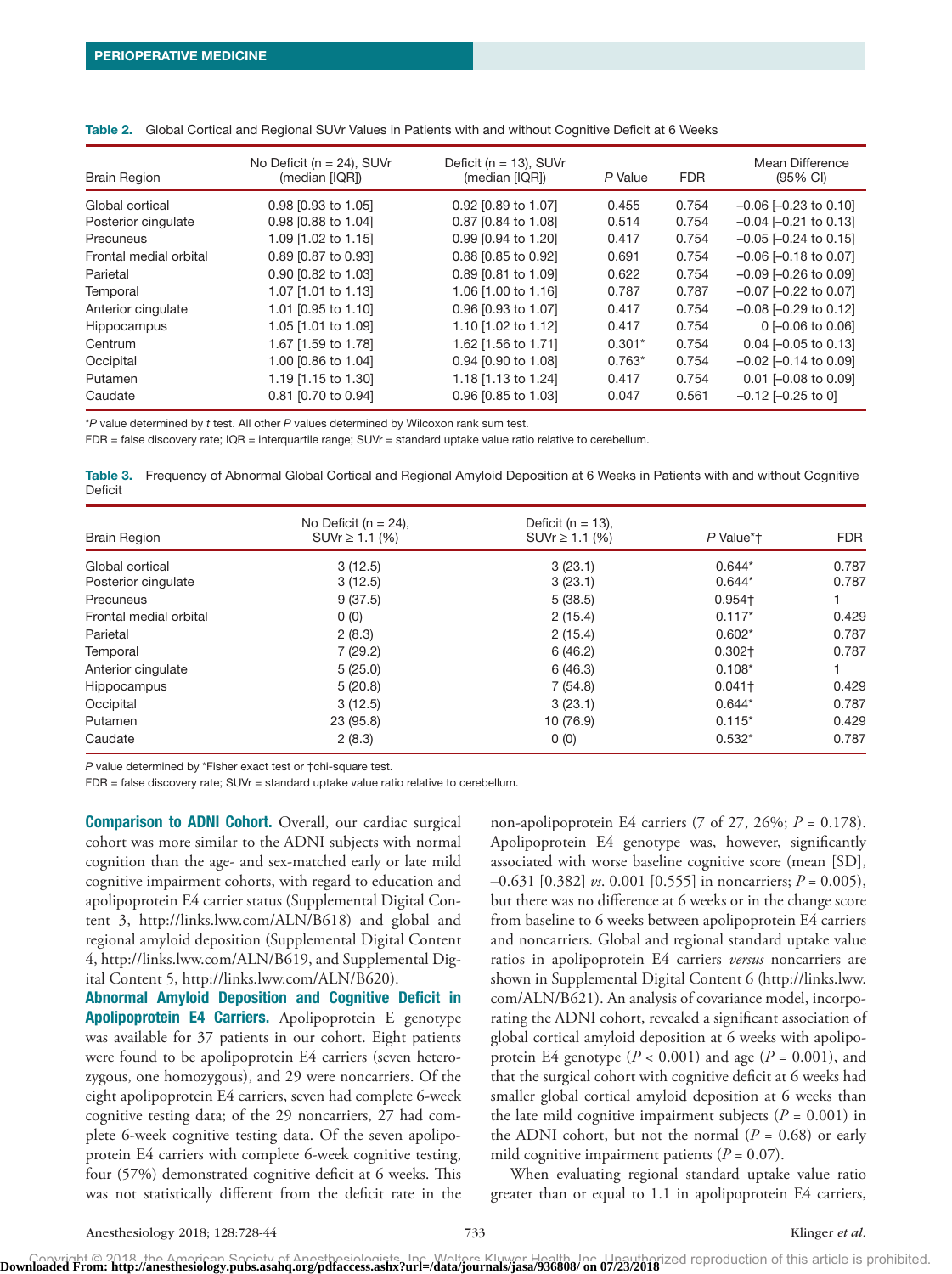

Fig. 2. Box plots showing median (interquartile range) change in standard uptake value ratio relative to cerebellum (SUVr) in each imaged brain region from 6 weeks to 1 yr postoperatively. Positive values represent increase in SUVr, while negative values represent decrease in SUVr.  $N = 12$ .

only the parietal region was different between the carriers and noncarriers before adjustment for multiple comparisons (38% [3 of 8] in carriers *vs.* 3% [1 of 29] in noncarriers; *P* = 0.02; false discovery rate = 0.282).

#### **Discussion**

We did not find an association between 6-week global cortical amyloid burden and cognitive dysfunction at 6 weeks after cardiac surgery. Cognitive dysfunction after cardiac surgery remains a significant problem without a clear etiology. Given that cardiac surgery predominantly takes place in the aged, the possibility exists that the cognitive decline seen in some patients is similar to mild cognitive impairment, which in many will eventually progress to Alzheimer disease. Both diseases are believed to involve the accumulation of β-amyloid and τ proteins in the brain. While the role of  $β$ -amyloid oligomers in the pathogenesis of Alzheimer disease remains controversial,<sup>26</sup> there is evidence that β-amyloid can lead to synaptic dysfunction and memory deficits in animals.<sup>27</sup> CPB is known to disrupt the blood-brain barrier,<sup>28</sup> and bloodbrain barrier dysfunction is associated with increased entry of amyloid into the brain.<sup>29</sup> Alzheimer-type neurodegeneration is accelerated by neuroinflammation, $30$  raising the possibility that perioperative inflammation could stimulate/accelerate β–amyloid-mediated neurologic degeneration, which could contribute to postoperative cognitive dysfunction. Finally, cardiac surgical patients share many of the risk factors for Alzheimer disease,<sup>31</sup> and there is a known intersection between Alzheimer and cardiovascular/cerebrovascular disease.32 While there is no evidence that cardiovascular disease severity directly affects amyloid burden,<sup>33</sup> it is plausible that some component of postoperative cognitive dysfunction may be related to cardiovascular risk factors that accelerate the progression toward Alzheimer-type cognitive decline.

To investigate the relationship between postoperative cognitive dysfunction and β-amyloid protein deposition in patients undergoing cardiac surgery, we utilized the novel positron emission tomography tracer, 18F-florbetapir, which binds with high affinity to β-amyloid fibrils and has been shown to differentiate cerebral β-amyloid deposition between both cognitively normal and deficient subjects.<sup>34</sup> With regard to our primary outcome, we did not find a significant association between 6-week global cortical amyloid burden and cognitive dysfunction at 6 weeks. Six-week amyloid burden was also not associated with cognitive dysfunction at 1 or 3 yr postoperatively, although our sample size at these time points was very small.

In *post hoc* analyses of regional amyloid deposition, we found an increased proportion of patients with cognitive dysfunction at 6 weeks with abnormal 6-week amyloid deposition in the hippocampus, which was associated with a verbal memory deficit. While these results were not significant after adjustment for multiple comparisons, the unadjusted findings may point to regions that deserve closer scrutiny in future studies. The hippocampus is an intriguing region because it plays an important role in the acquisition and storage of episodic memories<sup>35</sup>—those related to unique personal experiences—and has been linked with postsurgical cognitive changes in animals.<sup>36</sup> Hippocampal synapse loss occurs early in Alzheimer and, to a greater extent than in other brain regions, in advanced Alzheimer. Furthermore, hippocampal damage correlates better with cognitive impairment in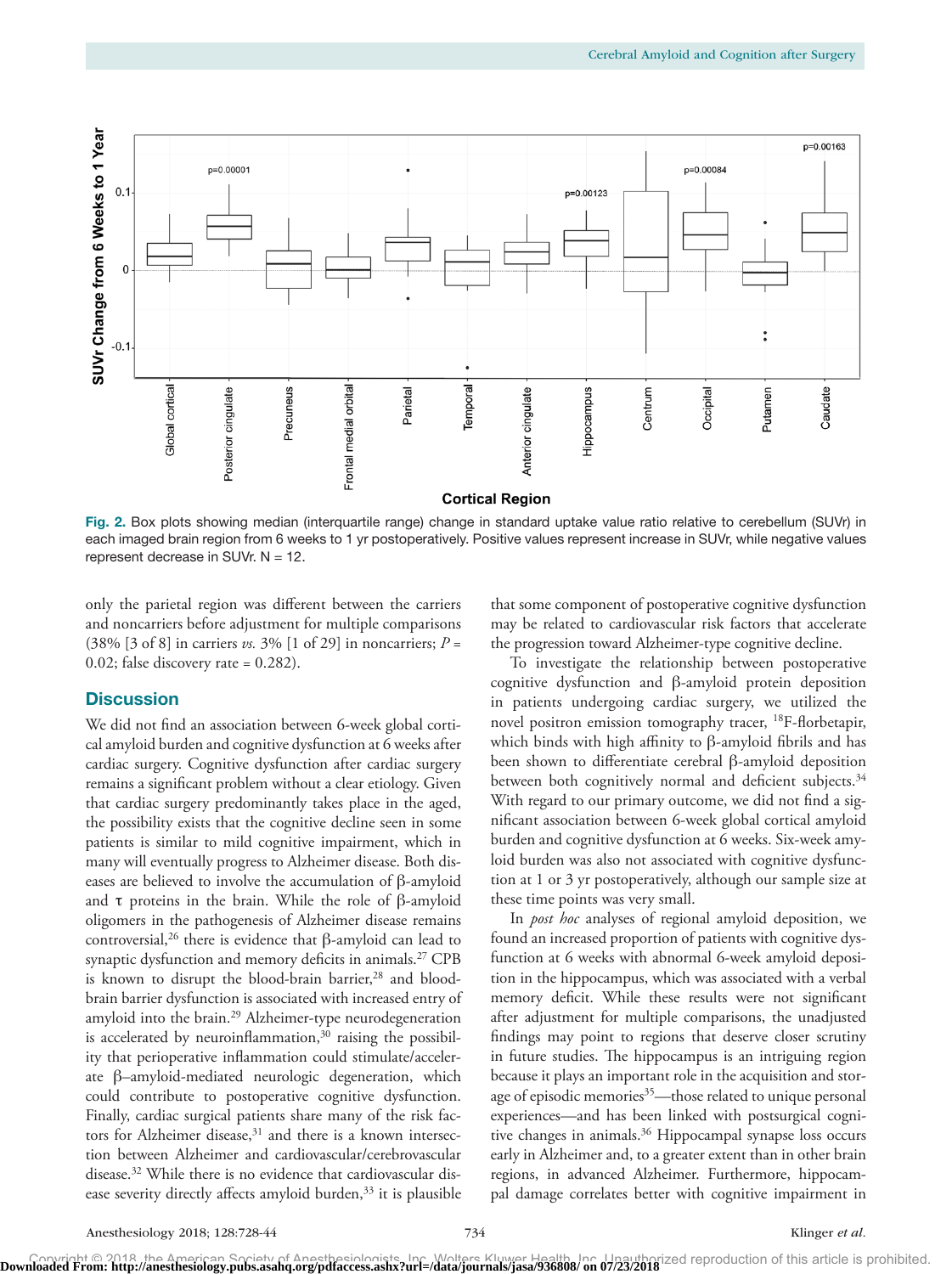Alzheimer disease than the presence/quantity of β-amyloid plaques or neurofibrillary tangles.37 Finally, Badgaiya *et al.* previously showed significant decreases in memory-related regional cerebral blood flow within the hippocampus and parahippocampus after cardiac surgery,<sup>38</sup> which may indicate regions of the brain that are more vulnerable to ischemic blood-brain barrier dysfunction and consequent cerebral deposition of circulating amyloid after cardiac surgery.<sup>29</sup>

We also observed that amyloid deposition significantly increased from 6 weeks to 1 yr after surgery in many regions of the brain and that this rate of increase was greater than that reported elsewhere. In a study by Palmqvist *et al.*, 39 the mean global standard uptake value ratio change/year in nondemented subjects with normal positron emission tomography scans was 0.0024 (95% CI, 0.0010 to 0.0039), while that for subjects with abnormal CSF and scan results was 0.011 (95% CI, 0.0083 to 0.013). Similarly, in the longitudinal ADNI cohort, the mean standard uptake value ratio change in 154 control subjects with a normal baseline scan was 0.0027 (0.0100), but was 0.0160 (0.0161) in 61 controls with abnormal baseline scans (Susan Landau, Ph.D., Helen Wills Neuroscience Institute, University of California, Berkeley, Berkeley, California; email communication, October 2017). In comparison, the mean (SD) global cortical standard uptake value ratio change in our surgical patients was 0.02 (0.02), nearly tenfold than seen in scan-negative nonsurgical patients, and just slightly higher than that in scanpositive nonsurgical patients. When we removed patients with abnormal 6-week amyloid deposition  $(N = 2)$  from our analyses, the rate of change in our surgical cohort remained higher at 0.014 (0.018). Percent standard uptake value ratio change, which discounts variation in reference regions, may be more informative; in the Palmqvist  $et$   $al$ . study,<sup>39</sup> the percent global standard uptake value ratio change/year was 0.35% (95% CI,  $0.14$  to  $0.56\%$ ), compared to  $1.9 \pm 2.0\%$  in our surgical cohort. However, our study sample is limited, and changes over the course of a year are small.

This trajectory of amyloid at 1 yr after surgery raises the question of how surgery and/or anesthesia may impact cerebral amyloid deposition and longer-term cognitive outcomes. Several *in vitro* and animal studies have established a link between anesthetic agents and enhanced β-amyloid formation, aggregation, and β-amyloid-induced cytotoxicity.5,6 Human studies have demonstrated that low preoperative ratios of β-amyloid/τ proteins in the CSF are associated with postoperative delirium and cognitive decline, although this is thought to predict a predisposition to cognitive dysfunction due to preclinical Alzheimer disease, rather than a direct anesthetic effect.<sup>40</sup> Surgery may also have an independent effect on the risk of Alzheimer development in the postoperative setting.41 Tang *et al.*<sup>7</sup> and Berger *et al.*<sup>8</sup> both demonstrated a CSF change in the ratio of β-amyloid/τ proteins in patients undergoing surgery consistent with that seen in Alzheimer and correlated with perioperative neuroinflammatory mediator release. The association of perioperative inflammatory changes and Alzheimer-like cognitive decline may be particularly relevant in the highly inflammatory milieu of cardiac surgery. Cardiac surgery with CPB has been shown to produce an intense cerebral inflammatory response in conjunction with Alzheimer-like changes in CSF β amyloid.42 Vascular dysfunction and inflammation, both hallmarks of cardiac surgery, have also been associated with amyloid deposition.<sup>43</sup> Thus, one concern has been whether cardiac surgery itself could increase the rate of amyloid deposition as a consequence of blood-brain barrier disruption.<sup>28</sup>

Our finding that some patients experienced cognitive decline over time, while others improved also merits further study and correlation with observed changes in the trajectory of global and regional cortical amyloid deposition. Cognitive improvement over time after surgery is certainly a recognized phenomenon and can been seen either globally or in select cognitive domains.44 However, no mechanistic explanation has yet been uncovered as to why some patients improve while others continue to decline/recover more slowly.

It is important to interpret our findings in the context of our sample size limitations. Without any previous studies on amyloid burden in surgical patients, our initial sample size estimation was based on the hypothesis that patients with postoperative cognitive dysfunction would have amyloid deposition to individuals with mild cognitive impairment. For our primary outcome, comparison of the binary variables of abnormal amyloid deposition and postoperative cognitive dysfunction demonstrated a proportion difference of 0.106; we are only powered to detect a proportion difference of 0.5, thus we cannot conclusively exclude an association between 6-week abnormal amyloid deposition and a clinically meaningful decline in cognitive function after cardiac surgery. Furthermore, we estimate that we have 80% power to detect a mean standard uptake value ratio difference of 0.16 between patients with and without postoperative cognitive at 6 weeks postoperatively; thus, our detected standard uptake value ratio difference of 0.06 falls below this threshold. Based on these data, we estimate that 117 patients would be needed to achieve 80% power in a future study (Supplemental Digital Content 7, [http://links.lww.com/ALN/B622\)](http://links.lww.com/ALN/B622).

The lack of baseline imaging and longer-term (more than 3 yr) follow-up are further limitations of our study. While the existing literature indicates a longer time course for change in amyloid, $17$  we cannot say with certainty that surgery does not produce changes in amyloid deposition in the immediate postoperative period. Future studies should include a baseline assessment of brain amyloid before surgery as well as longer duration of follow-up. Based on the existing literature in mild cognitive impairment subjects, the time course of clinically significant β-amyloid deposition needed to produce cognitive decline may be significantly longer.45,46 Finally, we are limited by the relatively younger and male-dominated nature of our surgical cohort. Older age has been shown to increase the risk for postoperative cognitive dysfunction<sup>47</sup> and Alzheimer disease, and multiple studies have indicated that females have a higher prevalence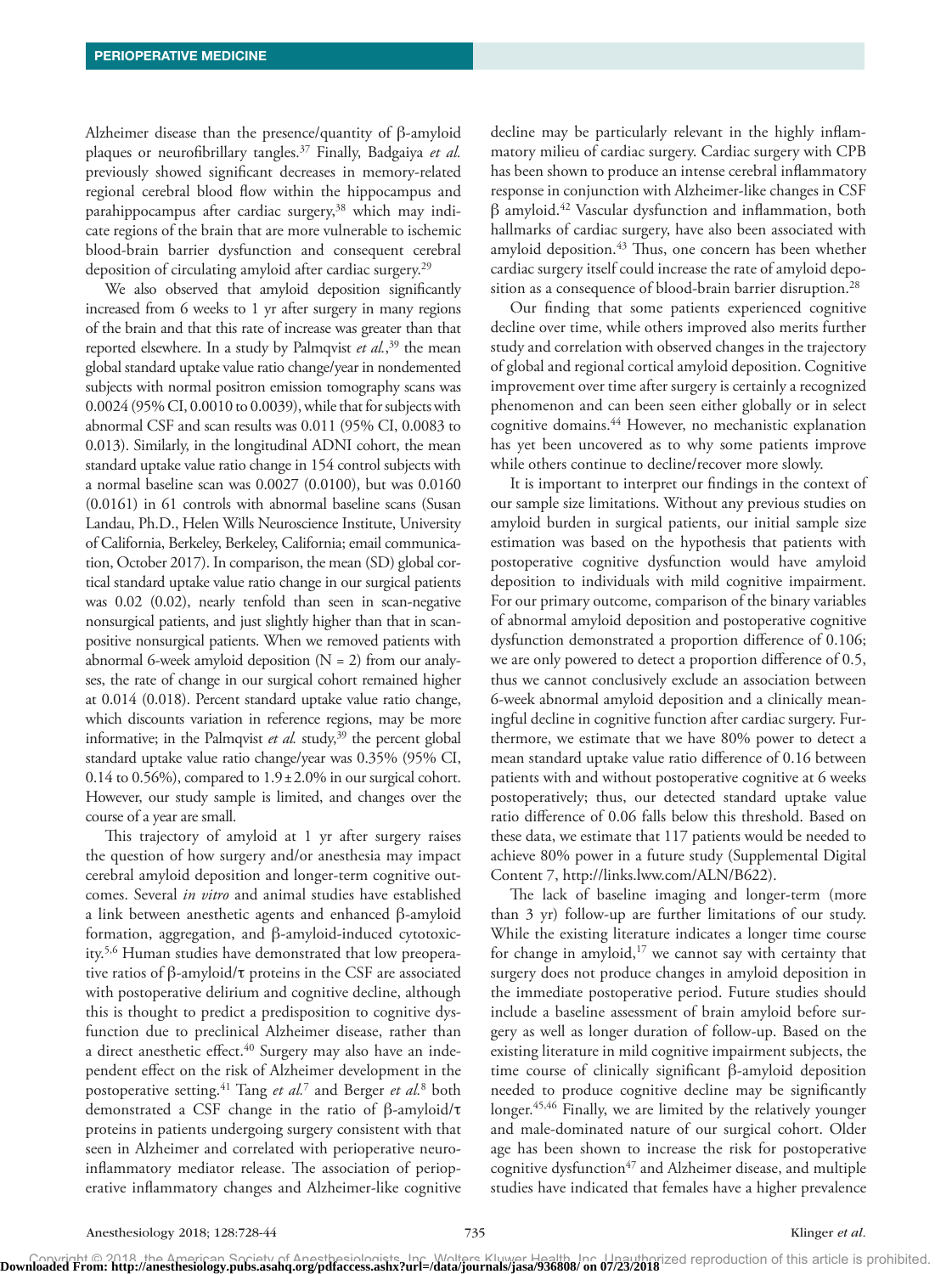and incidence of Alzheimer disease<sup>48</sup> and mild cognitive impairment progression over time than men.<sup>49</sup> Future studies should include an older surgical group that more closely matches the ADNI mild cognitive impairment cohort.

In conclusion, this study employed amyloid imaging using 18F-florbetapir to investigate 6-week and evolving brain amyloid burden in patients undergoing cardiac surgery with CPB. We observed that postoperative cognitive dysfunction was not associated with 6-week global cortical amyloid deposition, but the rate of amyloid deposition after surgery was greater than what has been reported in normal elderly subjects. The findings from this study support further investigation of: (1) the relationship between hippocampal amyloid deposition and early postoperative cognitive dysfunction; and (2) the significance of amyloid deposition increases within 1 yr of cardiac surgery.

#### Acknowledgments

The authors thank Abhinay Joshi, M.S., from Avid Radiopharmaceuticals for assistance with image analytics in a blinded fashion. The authors also thank Avid Radiopharmaceuticals (Philadelphia, Pennsylvania) for their support of this study through the provision of 18F-florbetapir.

Regarding the ADNI data used in this study: data collection and sharing for this project was funded by the Alzheimer's Disease Neuroimaging Initiative (ADNI; National Institutes of Health [Bethesda, Maryland] grant No. U01 AG024904) and Department of Defense ADNI (grant No. W81XWH-12-2-0012). ADNI is funded by the National Institute on Aging, the National Institute of Biomedical Imaging and Bioengineering, and through generous contributions from the following: AbbVie, Alzheimer's Association; Alzheimer's Drug Discovery Foundation; Araclon Biotech; BioClinica, Inc.; Biogen; Bristol-Myers Squibb Company; CereSpir, Inc.; Cogstate; Eisai, Inc.; Elan Pharmaceuticals, Inc.; Eli Lilly and Company; EuroImmun; F. Hoffmann-La Roche Ltd. and its affiliated company Genentech, Inc.; Fujirebio; GE Healthcare; IXICO Ltd.; Janssen Alzheimer Immunotherapy Research & Development, LLC; Johnson & Johnson Pharmaceutical Research & Development LLC; Lumosity; Lundbeck; Merck & Co., Inc.; Meso Scale Diagnostics, LLC; NeuroRx Research; Neurotrack Technologies; Novartis Pharmaceuticals Corporation; Pfizer, Inc.; Piramal Imaging; Servier; Takeda Pharmaceutical Company; and Transition Therapeutics. The Canadian Institutes of Health Research is providing funds to support ADNI clinical sites in Canada. Private sector contributions are facilitated by the Foundation for the National Institutes of Health (http:/[/www.fnih.org](www.fnih.org)). The grantee organization is the Northern California Institute for Research and Education, and the study is coordinated by the Alzheimer's Therapeutic Research Institute at the University of Southern California. ADNI data are disseminated by the Laboratory for Neuro Imaging at the University of Southern California. This study is supported in part by grant Nos. HL108280, HL096978, and HL109971 from the National Institutes of Health. 18F-florbetapir is provided courtesy of Avid Radiopharmaceuticals, but Avid had no input into the clinical study design or decision to publish this report.

#### Competing Interests

Dr. Doraiswamy has received research grants (through Duke University) from Avid (Philadelphia, Pennsylvania),

Lilly (Indianapolis, Indiana), Neuronetrix (Louisville, Kentucky), Avanir (Aliso Viejo, California), Alzheimer's Drug Discovery Foundation (New York, New York), Forum (Waltham, Massachusetts), and has received speaking or advisory fees from Anthrotronix (Silver Spring, Maryland), Cognoptix (Acton, Massachusetts), Takeda (Deerfield, Illinois), Genomind (King of Prussia, Pennsylvania), Sonexa (San Diego, California), Targacept (Winston-Salem, North Carolina), Neurocog Trials (Durham, North Carolina), Forum (Waltham, Massachusetts), T3D Therapeutics (Research Triangle Park, North Carolina), Alzheimer's Association (Chicago, Illinois), Hintsa (Zurich, Switzerland), MindLink (London, England), Global Alzheimer's Platform (Washington, D.C.), and University of Miami (Miami, Florida). Dr. Doraiswamy owns shares in Maxwell Health (Boston, Massachusetts), Muses Labs (Raleigh, North Carolina), Anthrotronix, Evidation Health (San Mateo, California), Turtle Shell Technologies (Karnataka, India), and Advera Health Analytics (Santa Rosa, California). Dr. Doraiswamy is a coinventor on patents relating to dementia biomarkers that are unlicensed. The other authors declare no competing interests.

#### Correspondence

Address correspondence to Dr. Klinger: Department of Anesthesiology, Duke University Box 3094, 2301 Erwin Road, Durham, North Carolina 27710. [kling004@mc.duke.](mailto:kling004@mc.duke.edu) [edu](mailto:kling004@mc.duke.edu). This article may be accessed for personal use at no charge through the Journal Web site, [www.anesthesiology.](http://www.anesthesiology.org) [org.](http://www.anesthesiology.org)

#### References

- 1. Newman MF, Kirchner JL, Phillips-Bute B, Gaver V, Grocott H, Jones RH, Mark DB, Reves JG, Blumenthal JA; Neurological Outcome Research Group and the Cardiothoracic Anesthesiology Research Endeavors Investigators: Longitudinal assessment of neurocognitive function after coronary-artery bypass surgery. N Engl J Med 2001; 344:395–402
- 2. Phillips-Bute B, Mathew JP, Blumenthal JA, Grocott HP, Laskowitz DT, Jones RH, Mark DB, Newman MF: Association of neurocognitive function and quality of life 1 year after coronary artery bypass graft (CABG) surgery. Psychosom Med 2006; 68:369–75
- 3. Berger M, Burke J, Eckenhoff R, Mathew J: Alzheimer's disease, anesthesia, and surgery: A clinically focused review. J Cardiothorac Vasc Anesth 2014; 28:1609–23
- 4. Grundman M, Petersen RC, Ferris SH, Thomas RG, Aisen PS, Bennett DA, Foster NL, Jack CR Jr, Galasko DR, Doody R, Kaye J, Sano M, Mohs R, Gauthier S, Kim HT, Jin S, Schultz AN, Schafer K, Mulnard R, van Dyck CH, Mintzer J, Zamrini EY, Cahn-Weiner D, Thal LJ; Alzheimer's Disease Cooperative Study: Mild cognitive impairment can be distinguished from Alzheimer disease and normal aging for clinical trials. Arch Neurol 2004; 61:59–66
- 5. Xie Z, Culley DJ, Dong Y, Zhang G, Zhang B, Moir RD, Frosch MP, Crosby G, Tanzi RE: The common inhalation anesthetic isoflurane induces caspase activation and increases amyloid beta-protein level *in vivo*. Ann Neurol 2008; 64:618–27
- 6. Eckenhoff RG, Johansson JS, Wei H, Carnini A, Kang B, Wei W, Pidikiti R, Keller JM, Eckenhoff MF: Inhaled anesthetic enhancement of amyloid-beta oligomerization and cytotoxicity. ANESTHESIOLOGY 2004; 101:703–9
- 7. Tang JX, Baranov D, Hammond M, Shaw LM, Eckenhoff MF, Eckenhoff RG: Human Alzheimer and inflammation biomarkers after anesthesia and surgery. ANESTHESIOLOGY 2011; 115:727–32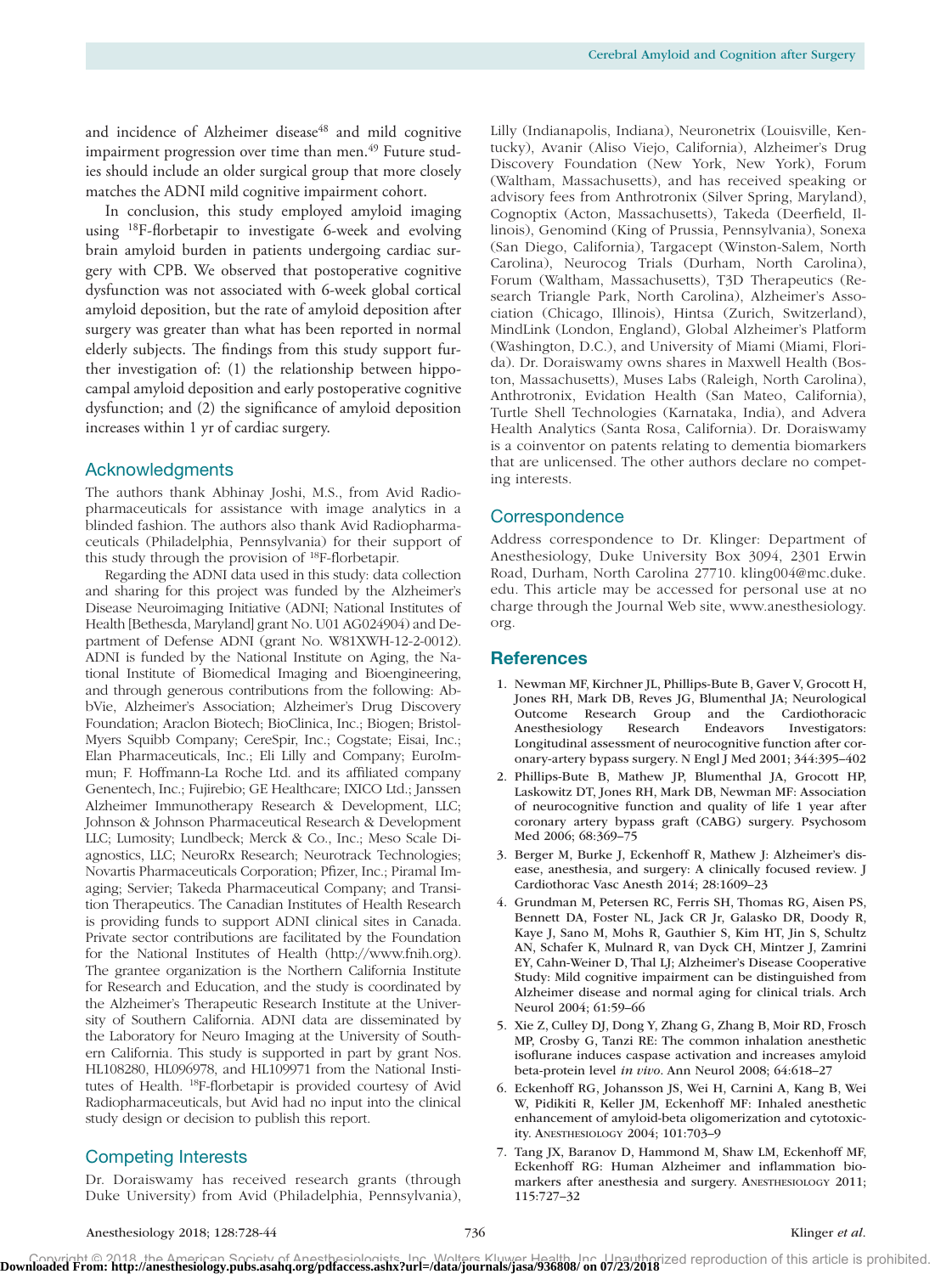- 8. Berger M, Nadler JW, Friedman A, McDonagh DL, Bennett ER, Cooter M, Qi W, Laskowitz DT, Ponnusamy V, Newman MF, Shaw LM, Warner DS, Mathew JP, James ML; MAD-PIA trial team: The effect of propofol *versus* isoflurane anesthesia on human cerebrospinal fluid markers of Alzheimer's disease: Results of a randomized trial. J Alzheimers Dis 2016; 52:1299–310
- 9. Carpenter AP Jr, Pontecorvo MJ, Hefti FF, Skovronsky DM: The use of the exploratory IND in the evaluation and development of 18F-PET radiopharmaceuticals for amyloid imaging in the brain: A review of one company's experience. Q J Nucl Med Mol Imaging 2009; 53:387–93
- 10. Choi SR, Schneider JA, Bennett DA, Beach TG, Bedell BJ, Zehntner SP, Krautkramer MJ, Kung HF, Skovronsky DM, Hefti F, Clark CM: Correlation of amyloid PET ligand florbetapir F 18 binding with Aβ aggregation and neuritic plaque deposition in postmortem brain tissue. Alzheimer Dis Assoc Disord 2012; 26:8–16
- 11. Johnson KA, Sperling RA, Gidicsin CM, Carmasin JS, Maye JE, Coleman RE, Reiman EM, Sabbagh MN, Sadowsky CH, Fleisher AS, Murali Doraiswamy P, Carpenter AP, Clark CM, Joshi AD, Lu M, Grundman M, Mintun MA, Pontecorvo MJ, Skovronsky DM; AV45-A11 study group: Florbetapir (F18-AV-45) PET to assess amyloid burden in Alzheimer's disease dementia, mild cognitive impairment, and normal aging. Alzheimers Dement 2013; 9(5 Suppl):S72–83
- 12. Yeo JM, Waddell B, Khan Z, Pal S: A systematic review and meta-analysis of (18)F-labeled amyloid imaging in Alzheimer's disease. Alzheimers Dement (Amst) 2015; 1:5–13
- 13. Jagust WJ, Landau SM, Koeppe RA, Reiman EM, Chen K, Mathis CA, Price JC, Foster NL, Wang AY: The Alzheimer's Disease Neuroimaging Initiative 2 PET Core: 2015. Alzheimers Dement 2015; 11:757–71
- 14. Aisen PS, Petersen RC, Donohue MC, Gamst A, Raman R, Thomas RG, Walter S, Trojanowski JQ, Shaw LM, Beckett LA, Jack CR Jr, Jagust W, Toga AW, Saykin AJ, Morris JC, Green RC, Weiner MW; Alzheimer's Disease Neuroimaging Initiative: Clinical Core of the Alzheimer's Disease Neuroimaging Initiative: Progress and plans. Alzheimers Dement 2010; 6:239–46
- 15. Weiner MW, Aisen PS, Jack CR Jr, Jagust WJ, Trojanowski JQ, Shaw L, Saykin AJ, Morris JC, Cairns N, Beckett LA, Toga A, Green R, Walter S, Soares H, Snyder P, Siemers E, Potter W, Cole PE, Schmidt M; Alzheimer's Disease Neuroimaging Initiative: The Alzheimer's disease neuroimaging initiative: Progress report and future plans. Alzheimers Dement 2010; 6:202–11.e7
- 16. Murphy KR, Landau SM, Choudhury KR, Hostage CA, Shpanskaya KS, Sair HI, Petrella JR, Wong TZ, Doraiswamy PM; Alzheimer's Disease Neuroimaging Initiative: Mapping the effects of ApoE4, age and cognitive status on 18F-florbetapir PET measured regional cortical patterns of beta-amyloid density and growth. Neuroimage 2013; 78:474–80
- 17. Landau SM, Fero A, Baker SL, Koeppe R, Mintun M, Chen K, Reiman EM, Jagust WJ: Measurement of longitudinal β-amyloid change with 18F-florbetapir PET and standardized uptake value ratios. J Nucl Med 2015; 56:567–74
- 18. Joshi AD, Pontecorvo MJ, Lu M, Skovronsky DM, Mintun MA, Devous MD Sr: A semiautomated method for quantification of F 18 florbetapir PET images. J Nucl Med 2015; 56:1736–41
- 19. Joshi AD, Pontecorvo MJ, Clark CM, Carpenter AP, Jennings DL, Sadowsky CH, Adler LP, Kovnat KD, Seibyl JP, Arora A, Saha K, Burns JD, Lowrey MJ, Mintun MA, Skovronsky DM; Florbetapir F 18 Study Investigators: Performance characteristics of amyloid PET with florbetapir F 18 in patients with Alzheimer's disease and cognitively normal subjects. J Nucl Med 2012; 53:378–84
- 20. Murkin JM, Newman SP, Stump DA, Blumenthal JA: Statement of consensus on assessment of neurobehavioral outcomes after cardiac surgery. Ann Thorac Surg 1995; 59:1289–95
- 21. Rasmusson DX, Bylsma FW, Brandt J: Stability of performance on the Hopkins Verbal Learning Test. Arch Clin Neuropsychol 1995; 10:21–6
- 22. Randt C, Brown E: Adminstration manual: Randt memory test. New York, Life Sciences Associates, 1983
- 23. Wechsler D: The Wechsler Adult Intelligence Scale-Revised (Manual), Psychological Corporation, 1981
- 24. Reitan R: Validity of the trail making test as an indicator of organic brain damage. Percept Mot Skills 1958; 8:271–6
- 25. Tupler LA, Krishnan KR, Greenberg DL, Marcovina SM, Payne ME, MacFall JR, Charles HC, Doraiswamy PM: Predicting memory decline in normal elderly: genetics, MRI, and cognitive reserve. Neurobiol Aging 2007; 28:1644–56
- 26. Morris GP, Clark IA, Vissel B: Inconsistencies and controversies surrounding the amyloid hypothesis of Alzheimer's disease. Acta Neuropathol Commun 2014; 2:135
- 27. Shankar GM, Li S, Mehta TH, Garcia-Munoz A, Shepardson NE, Smith I, Brett FM, Farrell MA, Rowan MJ, Lemere CA, Regan CM, Walsh DM, Sabatini BL, Selkoe DJ: Amyloid-beta protein dimers isolated directly from Alzheimer's brains impair synaptic plasticity and memory. Nat Med 2008; 14:837–42
- 28. Merino JG, Latour LL, Tso A, Lee KY, Kang DW, Davis LA, Lazar RM, Horvath KA, Corso PJ, Warach S: Blood-brain barrier disruption after cardiac surgery. AJNR Am J Neuroradiol 2013; 34:518–23
- 29. Pluta R, Amek MU: Brain ischemia and ischemic blood-brain barrier as etiological factors in sporadic Alzheimer's disease. Neuropsychiatr Dis Treat 2008; 4:855–64
- 30. Agostinho P, Cunha RA, Oliveira C: Neuroinflammation, oxidative stress and the pathogenesis of Alzheimer's disease. Curr Pharm Des 2010; 16:2766–78
- 31. Gorelick PB, Scuteri A, Black SE, Decarli C, Greenberg SM, Iadecola C, Launer LJ, Laurent S, Lopez OL, Nyenhuis D, Petersen RC, Schneider JA, Tzourio C, Arnett DK, Bennett DA, Chui HC, Higashida RT, Lindquist R, Nilsson PM, Roman GC, Sellke FW, Seshadri S; American Heart Association Stroke Council, Council on Epidemiology and Prevention, Council on Cardiovascular Nursing, Council on Cardiovascular Radiology and Intervention, and Council on Cardiovascular Surgery and Anesthesia: Vascular contributions to cognitive impairment and dementia: A statement for healthcare professionals from the American Heart Association/American Stroke Association. Stroke 2011; 42:2672–713
- 32. Santos CY, Snyder PJ, Wu WC, Zhang M, Echeverria A, Alber J: Pathophysiologic relationship between Alzheimer's disease, cerebrovascular disease, and cardiovascular risk: A review and synthesis. Alzheimers Dement (Amst) 2017; 7:69–87
- 33. Irina A, Seppo H, Arto M, Paavo R Sr, Hilkka S: Betaamyloid load is not influenced by the severity of cardiovascular disease in aged and demented patients. Stroke 1999; 30:613–8
- 34. Wong DF, Rosenberg PB, Zhou Y, Kumar A, Raymont V, Ravert HT, Dannals RF, Nandi A, Brasić JR, Ye W, Hilton J, Lyketsos C, Kung HF, Joshi AD, Skovronsky DM, Pontecorvo MJ: *In vivo* imaging of amyloid deposition in Alzheimer disease using the radioligand 18F-AV-45 (florbetapir [corrected] F 18). J Nucl Med 2010; 51:913–20
- 35. Hornberger M, Piguet O: Episodic memory in frontotemporal dementia: A critical review. Brain 2012; 135(Pt 3):678–92
- 36. Zhang MD, Barde S, Yang T, Lei B, Eriksson LI, Mathew JP, Andreska T, Akassoglou K, Harkany T, Hökfelt TG, Terrando N: Orthopedic surgery modulates neuropeptides and BDNF expression at the spinal and hippocampal levels. Proc Natl Acad Sci USA 2016; 113:E6686–95
- 37. Terry RD, Masliah E, Salmon DP, Butters N, DeTeresa R, Hill R, Hansen LA, Katzman R: Physical basis of cognitive alterations in Alzheimer's disease: Synapse loss is the major correlate of cognitive impairment. Ann Neurol 1991; 30:572–80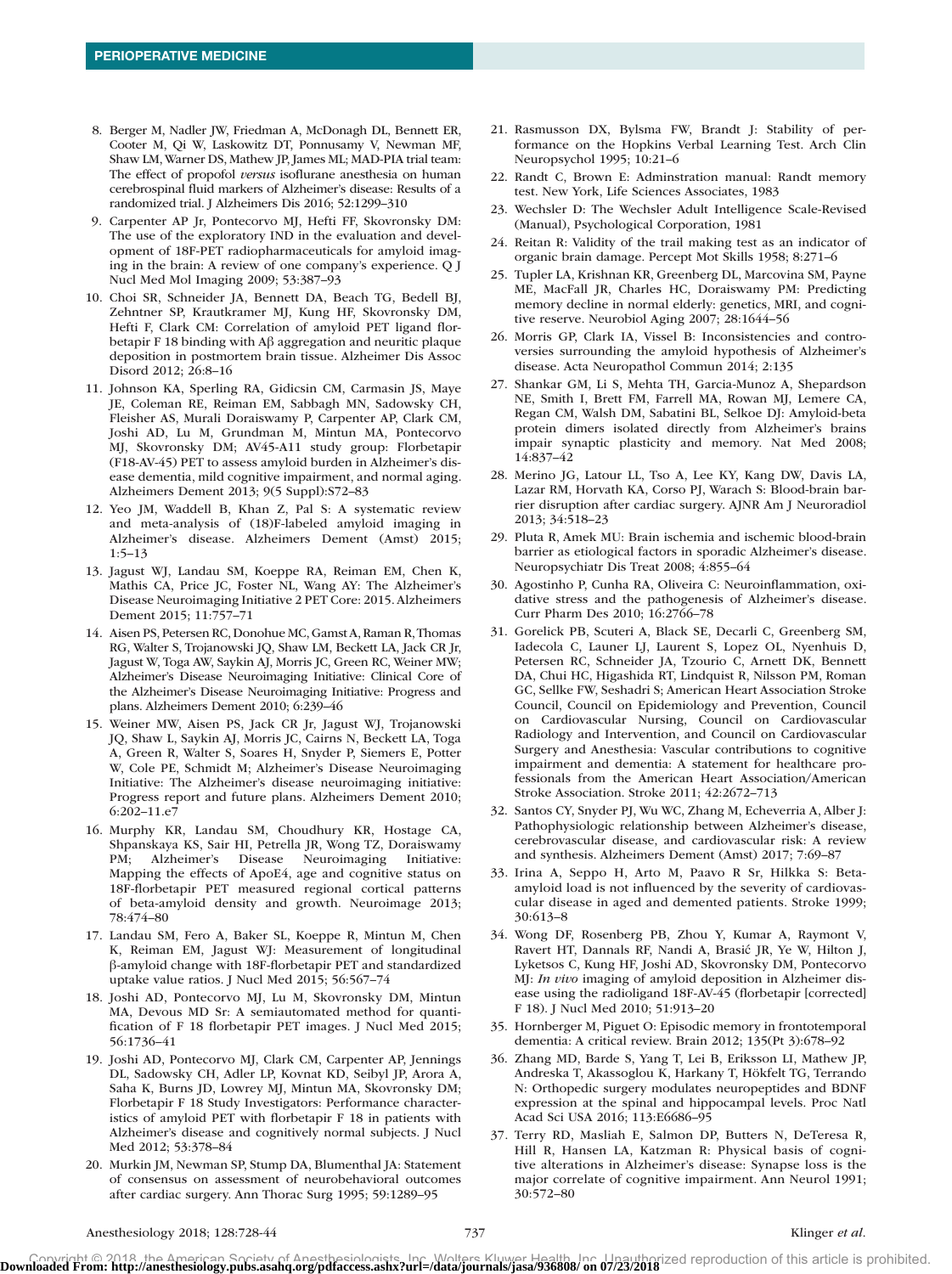- 38. Badgaiyan RD, Weise S, Wack DS, Vidal Melo MF: Attenuation of regional cerebral blood flow during memory processing after coronary artery bypass surgery. Anesth Analg 2014; 119:550–3
- 39. Palmqvist S, Mattsson N, Hansson O; Alzheimer's Disease Neuroimaging Initiative: Cerebrospinal fluid analysis detects cerebral amyloid-β accumulation earlier than positron emission tomography. Brain 2016; 139(Pt 4):1226–36
- 40. Evered L, Silbert B, Scott DA, Ames D, Maruff P, Blennow K: Cerebrospinal fluid biomarker for Alzheimer disease predicts postoperative cognitive dysfunction. ANESTHESIOLOGY 2016; 124:353–61
- 41. Wan Y, Xu J, Meng F, Bao Y, Ge Y, Lobo N, Vizcaychipi MP, Zhang D, Gentleman SM, Maze M, Ma D: Cognitive decline following major surgery is associated with gliosis, β-amyloid accumulation, and τ phosphorylation in old mice. Crit Care Med 2010; 38:2190–8
- 42. Lee TA, Wolozin B, Weiss KB, Bednar MM: Assessment of the emergence of Alzheimer's disease following coronary artery bypass graft surgery or percutaneous transluminal coronary angioplasty. J Alzheimers Dis 2005; 7:319–24
- 43. Salminen A, Kauppinen A, Kaarniranta K: Hypoxia/ischemia activate processing of Amyloid Precursor Protein: Impact of vascular dysfunction in the pathogenesis of Alzheimer's disease. J Neurochem 2017; 140:536–49
- 44. Berger M, Nadler JW, Browndyke J, Terrando N, Ponnusamy V, Cohen HJ, Whitson HE, Mathew JP: Postoperative cognitive dysfunction: Minding the gaps in our knowledge of a common postoperative complication in the elderly. Anesthesiol Clin 2015; 33:517–50
- 45. Condello C, Schain A, Grutzendler J: Multicolor time-stamp reveals the dynamics and toxicity of amyloid deposition. Sci Rep 2011; 1:19
- 46. Klunk WE, Mathis CA, Price JC, Lopresti BJ, DeKosky ST: Two-year follow-up of amyloid deposition in patients with Alzheimer's disease. Brain 2006; 129(Pt 11):2805–7
- 47. Moller JT, Cluitmans P, Rasmussen LS, Houx P, Rasmussen H, Canet J, Rabbitt P, Jolles J, Larsen K, Hanning CD, Langeron O, Johnson T, Lauven PM, Kristensen PA, Biedler A, van Beem H, Fraidakis O, Silverstein JH, Beneken JE, Gravenstein JS: Long-term postoperative cognitive dysfunction in the elderly ISPOCD1 study. ISPOCD investigators. International Study of Post-Operative Cognitive Dysfunction. Lancet 1998; 351:857–61
- 48. Ruitenberg A, Ott A, van Swieten JC, Hofman A, Breteler MM: Incidence of dementia: Does gender make a difference? Neurobiol Aging 2001; 22:575–80
- 49. Lin KA, Choudhury KR, Rathakrishnan BG, Marks DM, Petrella JR, Doraiswamy PM; Alzheimer's Disease Neuroimaging Initiative: Marked gender differences in progression of mild cognitive impairment over 8 years. Alzheimers Dement (N Y) 2015; 1:103–10

# Appendix 1. Members of the Alzheimer's Disease Neuroimaging Initiative (ADNI)

#### **I. ADNI I, GO, and II** *Part A: Leadership and Infrastructure* **Principal Investigator**

Michael W. Weiner, M.D., University of California, San Francisco **ADCS Principal Investigator and Director of Coordinating Center Clinical Core**

Paul Aisen, M.D., University of Southern California

### **Executive Committee**

Michael Weiner, M.D., University of California, San Francisco Paul Aisen, M.D., University of Southern California Ronald Petersen, M.D., Ph.D., Mayo Clinic, Rochester

Clifford R. Jack, Jr., M.D., Mayo Clinic, Rochester

William Jagust, M.D., University of California, Berkeley

John Q. Trojanowki, M.D., Ph.D., University of Pennsylvania

Arthur W. Toga, Ph.D., University of Southern California

Laurel Beckett, Ph.D., University of California, Davis

Robert C. Green, M.D., M.P.H., Brigham and Women's Hospital/ Harvard Medical School

Andrew J. Saykin, Psy.D., Indiana University

John Morris, M.D., Washington University St. Louis

Leslie M. Shaw, University of Pennsylvania

#### **ADNI External Advisory Board (ESAB)**

Zaven Khachaturian, Ph.D., Prevent Alzheimer's Disease 2020 (Chair) Greg Sorensen, M.D., Siemens

Maria Carrillo, Ph.D., Alzheimer's Association

Lew Kuller, M.D., University of Pittsburgh

Marc Raichle, M.D., Washington University St. Louis

Steven Paul, M.D., Cornell University

Peter Davies, M.D., Albert Einstein College of Medicine of Yeshiva University

Howard Fillit, M.D., AD Drug Discovery Foundation

Franz Hefti, Ph.D., Acumen Pharmaceuticals

David Holtzman, M.D., Washington University St. Louis

M. Marcel Mesulam, M.D., Northwestern University

William Potter, M.D., National Institute of Mental Health Peter Snyder, Ph.D., Brown University

**ADNI 2 Private Partner Scientific Board (PPSB)**

Adam Schwartz, M.D., Eli Lilly (Chair)

**Data and Publications Committee**

Robert C. Green, M.D., M.P.H., BWH/HMS (Chair)

#### **Resource Allocation Review Committee**

Tom Montine, M.D., Ph.D., University of Washington (Chair) **Clinical Core Leaders**

Ronald Petersen, M.D., Ph.D., Mayo Clinic, Rochester (Core Principal Investigator)

Paul Aisen, M.D., University of Southern California

#### **Clinical Informatics and Operations**

Ronald G. Thomas, Ph.D., University of California, San Diego Michael Donohue, Ph.D., University of California, San Diego

Sarah Walter, M.Sc., University of California, San Diego

Devon Gessert, University of California, San Diego

Tamie Sather, M.A., University of California, San Diego

Gus Jiminez, M.B.S., University of California, San Diego

Archana B. Balasubramanian, Ph.D., University of California, San Diego

Jennifer Mason, M.P.H., University of California, San Diego Iris Sim, University of California, San Diego

#### **Biostatistics Core Leaders and Key Personnel**

Laurel Beckett, Ph.D., University of California, Davis (Core Principal Investigator)

Danielle Harvey, Ph.D., University of California, Davis

Michael Donohue, Ph.D., University of California, San Diego

**Magnetic Resonance Imaging Core Leaders and Key Personnel** Clifford R. Jack, Jr., M.D., Mayo Clinic, Rochester (Core Principal Investigator)

Matthew Bernstein, Ph.D., Mayo Clinic, Rochester Nick Fox, M.D., University of London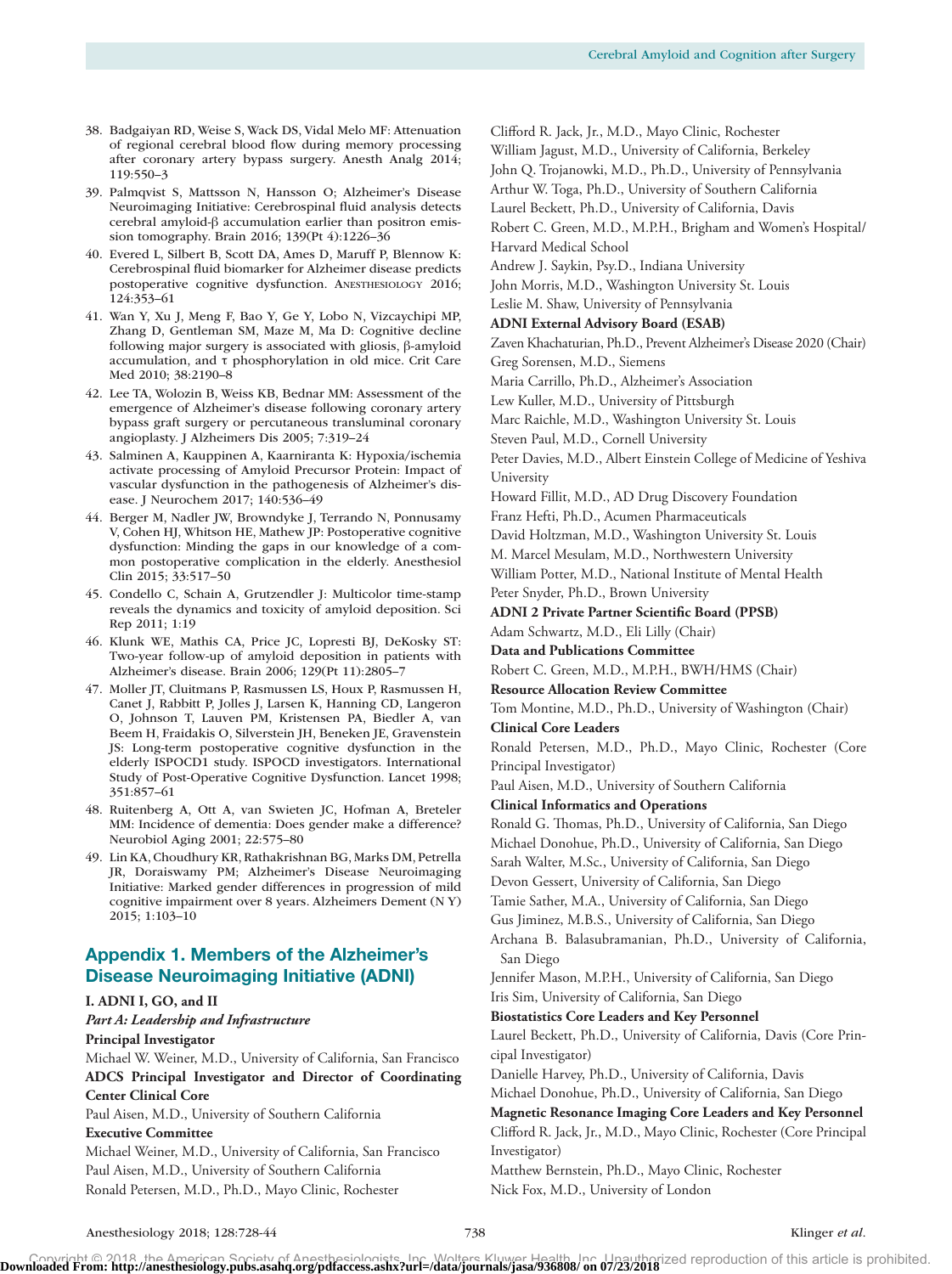Paul Thompson, Ph.D., University of California, Los Angeles School of Medicine Norbert Schuff, Ph.D., University of California, San Francisco Magnetic Resonance Imaging Charles DeCArli, M.D., University of California, Davis Bret Borowski, R.T., Mayo Clinic Jeff Gunter, Ph.D., Mayo Clinic Matt Senjem, M.S., Mayo Clinic Prashanthi Vemuri, Ph.D., Mayo Clinic David Jones, M.D., Mayo Clinic Kejal Kantarci, Mayo Clinic Chad Ward, Mayo Clinic **PET Core Leaders and Key Personnel** William Jagust, M.D., University of California, Berkeley (Core Principal Investigator) Robert A. Koeppe, Ph.D., University of Michigan Norm Foster, M.D., University of Utah Eric M. Reiman, M.D., Banner Alzheimer's Institute Kewei Chen, Ph.D., Banner Alzheimer's Institute Chet Mathis, M.D., University of Pittsburgh Susan Landau, Ph.D., University of California, Berkeley **Neuropathology Core Leaders** John C. Morris, M.D., Washington University, St. Louis Nigel J. Cairns, Ph.D., F.R.C.Path., Washington University, St. Louis Erin Franklin, M.S., C.C.R.P., Washington University, St. Louis Lisa Taylor-Reinwald, B.A., H.T.L., Washington University, St. Louis (ASCP) – Past Investigator **Biomarkers Core Leaders and Key Personnel** Leslie M. Shaw, Ph.D., University of Pennsylvania School of Medicine John Q. Trojanowki, M.D., Ph.D., University of Pennsylvania School of Medicine Virginia Lee, Ph.D., M.B.A., University of Pennsylvania School of Medicine Magdalena Korecka, Ph.D., University of Pennsylvania School of Medicine Michal Figurski, Ph.D., University of Pennsylvania School of Medicine **Informatics Core Leaders and Key Personnel** Arthur W. Toga, Ph.D., University of Southern California (Core Principal Investigator) Karen Crawford, University of Southern California Scott Neu, Ph.D., University of Southern California **Genetics Core Leaders and Key Personnel** Andrew J. Saykin, Psy.D., Indiana University Tatiana M. Foroud, Ph.D., Indiana University Steven Potkin, M.D., University of California, Irvine Li Shen, Ph.D., Indiana University Kelley Faber, M.S., C.C.R.C., Indiana University Sungeun Kim, Ph.D., Indiana University Kwangsik Nho, Ph.D., Indiana University **Initial Concept Planning and Development** Michael W. Weiner, M.D., University of California, San Francisco Lean Thal, M.D., University of California, San Diego Zaven Khachaturian, Ph.D., Prevent Alzheimer's Disease 2020 **Early Project Proposal Development**

Neil Buckholtz, National Institute on Aging Michael W. Weiner, M.D., University of California, San Francisco Peter J. Snyder, Ph.D., Brown University William Potter, M.D., National Institute of Mental Health Steven Paul, M.D., Cornell University Marilyn Albert, Ph.D., Johns Hopkins University Richard Frank, M.D., Ph.D., Richard Frank Consulting Zaven Khachaturian, Ph.D., Prevent Alzheimer's Disease 2020 **NIA** John Hsiao, M.D., National Institute on Aging *Part B: Investigators by Site* **Oregon Health & Science University** Jeffrey Kaye, M.D. Joseph Quinn, M.D. Lisa Silbert, M.D. Betty Lind, B.S. Raina Carter, B.A. – Past Investigator Sara Dolen, B.S. – Past Investigator **University of Southern California** Lon S. Schneider, M.D. Sonia Pawluczyk, M.D. Mauricio Becerra, B.S. Liberty Teodoro, R.N. Bryan M. Spann, D.O., Ph.D. – Past Investigator **University of California, San Diego** James Brewer, M.D., Ph.D. Helen Vanderswag, R.N. Adam Fleisher, M.D. – Past Investigator **University of Michigan** Judith L. Heidebrink, M.D., M.S. Joanne L. Lord, L.P.N., B.A., C.C.R.C. – Past Investigator **Mayo Clinic, Rochester** Ronald Petersen, M.D., Ph.D. Sara S. Mason, R.N. Colleen S. Albers, R.N. David Knopman, M.D. Kris Johnson, R.N. – Past Investigator **Baylor College of Medicine** Rachelle S. Doody, M.D., Ph.D. Javier Villanueva-Meyer, M.D. Valory Pavlik, Ph.D. Victoria Shibley, M.S. Munir Chowdhury, M.B.B.S., M.S. – Past Investigator Susan Rountree, M.D. – Past Investigator Mimi Dang, M.D. – Past Investigator **Columbia University Medical Center** Yaakov Stern, Ph.D. Lawrence S. Honig, M.D., Ph.D. Karen L. Bell, M.D. **Washington University, St. Louis** Beau Ances, M.D. John C. Morris, M.D. Maria Carroll, R.N., M.S.N. Mary L. Creech, R.N., M.S.W. Erin Franklin, M.S., C.C.R.P. Mark A. Mintun, M.D. – Past Investigator Stacy Schneider, A.P.R.N., B.C., G.N.P. – Past Investigator Angela Oliver, R.N., B.S.N., M.S.G. – Past Investigator

Leon Thal, M.D., University of California, San Diego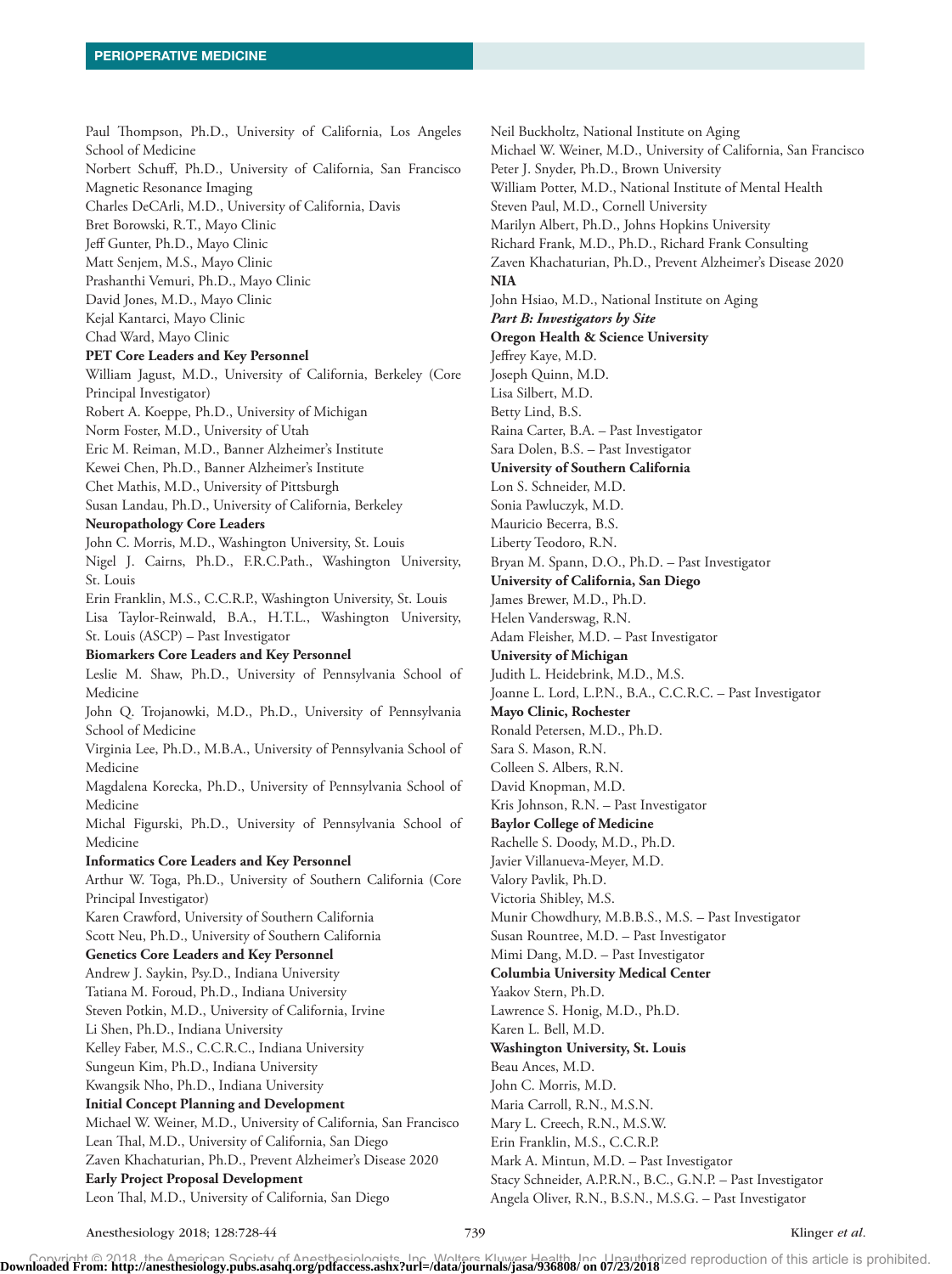**University of Alabama - Birmingham** Daniel Marson, J.D., Ph.D. David Geldmacher, M.D. Marissa Natelson Love, M.D. Randall Griffith, Ph.D., A.B.P.P. – Past Investigator David Clark, M.D. – Past Investigator John Brockington, M.D. – Past Investigator Erik Roberson, M.D. – Past Investigator **Mount Sinai School of Medicine** Hillel Grossman, M.D. Effie Mitsis, Ph.D. **Rush University Medical Center** Raj C. Shah, M.D. Leyla deToledo-Morrell, Ph.D. – Past Investigator **Wien Center** Ranjan Duara, M.D. Maria T. Greig-Custo, M.D. Warren Barker, M.A., M.S. **Johns Hopkins University** Marilyn Albert, Ph.D. Chiadi Onyike, M.D. Daniel D'Agostino II, B.S. Stephanie Kielb, B.S. – Past Investigator **New York University** Martin Sadowski, M.D., Ph.D. Mohammed O. Sheikh, M.D. Anaztasia Ulysse Mrunalini Gaikwad **Duke University Medical Center** P. Murali Doraiswamy, M.B.B.S., F.R.C.P. Jeffrey R. Petrella, M.D. Salvador Borges-Neto, M.D. Terence Z. Wong, M.D. – Past Investigator Edward Coleman – Past Investigator **University of Pennsylvania** Steven E. Arnold, M.D. Jason H. Karlawish, M.D. David A. Wolk, M.D. Christopher M. Clark, M.D. **University of Kentucky** Charles D. Smith, M.D. Greg Jicha, M.D. Peter Hardy, Ph.D. Partha Sinha, Ph.D. Elizabeth Oates, M.D. Gary Conrad, M.D. **University of Pittsburgh** Oscar L. Lopez, M.D. MaryAnn Oakley, M.A. Donna M. Simpson, C.R.N.P., M.P.H. **University of Rochester Medical Center** Anton P. Porsteinsson, M.D. Bonnie S. Goldstein, M.S., N.P. Kim Martin, R.N. Kelly M. Makino, B.S. – Past Investigator M. Saleem Ismail, M.D. – Past Investigator Connie Brand, R.N. – Past Investigator **University of California, Irvine**

Steven G. Potkin, M.D. Adrian Preda, M.D. Dana Nguyen, Ph.D. **University of Texas Southwestern Medical School** Kyle Womack, M.D. Dana Mathews, M.D., Ph.D. Mary Quiceno, M.D. **Emory University** Allan I. Levey, M.D., Ph.D. James J. Lah, M.D., Ph.D. Janet S. Cellar, D.N.P., P.M.H.C.N.S.-B.C. **University of Kansas, Medical Center** Jeffrey M. Burns, M.D. Russell H. Swerdlow, M.D. William M. Brooks, Ph.D. **University of California, Los Angeles** Liana Apostolova, M.D. Kathleen Tingus, Ph.D. Ellen Woo, Ph.D. Daniel H.S. Silverman, M.D., Ph.D. Po H. Lu, Psy.D. – Past Investigator George Bartzokis, M.D. – Past Investigator **Mayo Clinic, Jacksonville** Neill R Graff-Radford, M.B.B.C.H., F.R.C.P. (London) Francine Parfitt, M.S.H., C.C.R.C. Kim Poki-Walker, B.A. **Indiana University** Martin R. Farlow, M.D. Ann Marie Hake, M.D. Brandy R. Matthews, M.D. – Past Investigator Jared R. Brosch, M.D. Scott Herring, R.N., C.C.R.C. **Yale University School of Medicine** Christopher H. van Dyck, M.D. Richard E. Carson, Ph.D. Martha G. MacAvoy, Ph.D. Pradeep Varma, M.D. **McGill Univ., Montreal-Jewish General Hospital** Howard Chertkow, M.D. Howard Bergman, M.D. Chris Hosein, M.Ed. **Sunnybrook Health Sciences, Ontario** Sandra Black, M.D., F.R.C.P.C. Bojana Stefanovic, Ph.D. Curtis Caldwell, Ph.D. **UBC Clinic for AD & Related Disorders** Ging-Yuek Robin Hsiung, M.D., M.H.Sc., F.R.C.P.C. Benita Mudge, B.S. Vesna Sossi, Ph.D. Howard Feldman, M.D., F.R.C.P.C. – Past Investigator Michele Assaly, M.A. – Past Investigator **Cognitive Neurology - St. Joseph's, Ontario** Elizabeth Finger, M.D. Stephen Pasternack, M.D., Ph.D. Irina Rachisky, M.D. Dick Trost, Ph.D. – Past Investigator Andrew Kertesz, M.D. – Past Investigator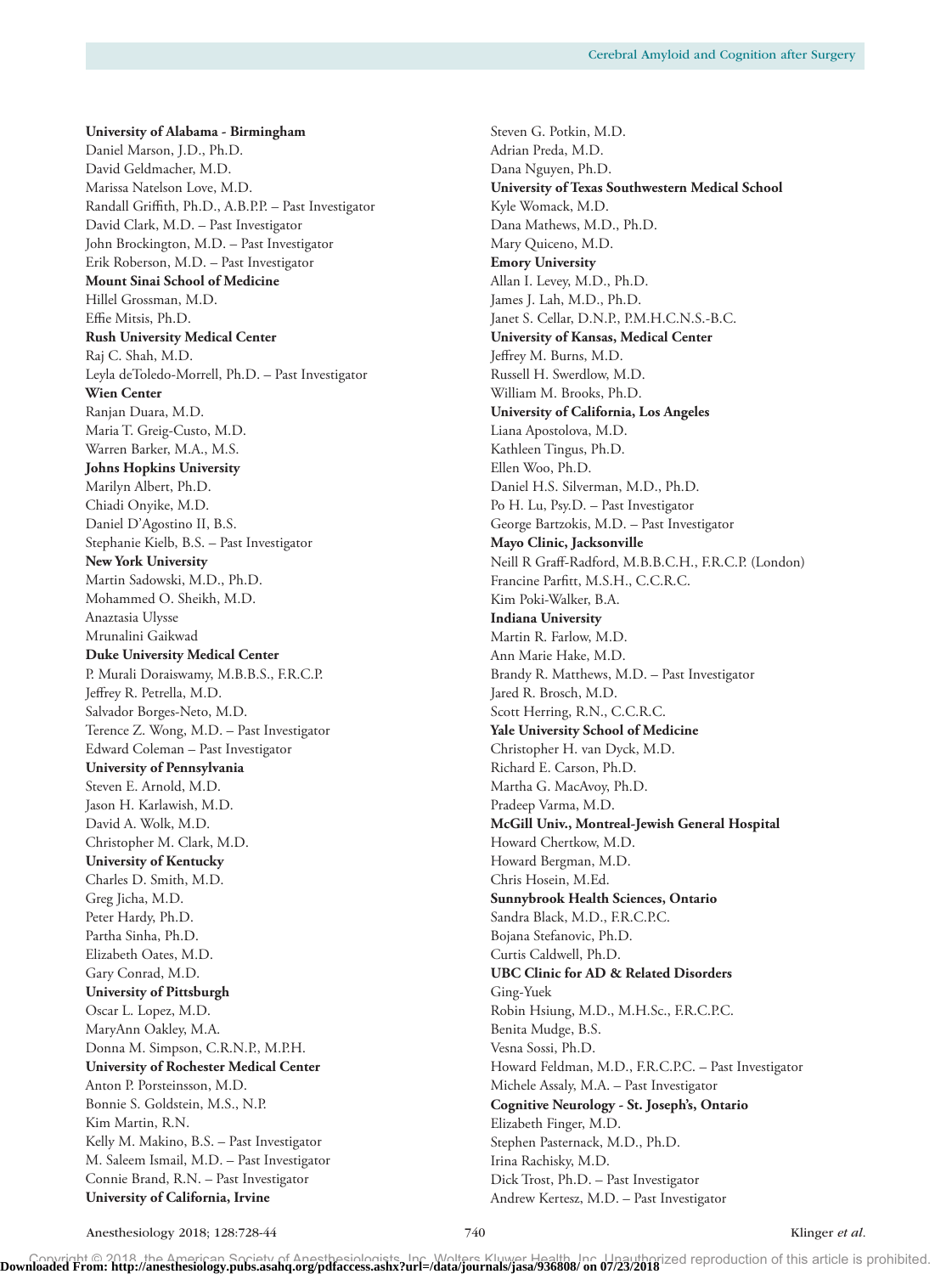**Cleveland Clinic Lou Ruvo Center for Brain Health** Charles Bernick, M.D., M.P.H. Donna Munic, Ph.D. **Northwestern University** Marek-Marsel Mesulam, M.D. Emily Rogalski, Ph.D. Kristine Lipowski, M.A. Sandra Weintraub, Ph.D. Borna Bonakdarpour, M.D. Diana Kerwin, M.D. – Past Investigator Chuang-Kuo Wu, M.D., Ph.D. – Past Investigator Nancy Johnson, Ph.D. – Past Investigator **Premiere Research Inst (Palm Beach Neurology)** Carl Sadowsky, M.D. Teresa Villena, M.D. **Georgetown University Medical Center** Raymond Scott Turner, M.D., Ph.D. Kathleen Johnson, N.P. Brigid Reynolds, N.P. **Brigham and Women's Hospital** Reisa A. Sperling, M.D. Keith A. Johnson, M.D. Gad Marshall, M.D. **Stanford University** Jerome Yesavage, M.D. Joy L. Taylor, Ph.D. Barton Lane, M.D. Allyson Rosen, Ph.D. – Past Investigator Jared Tinklenberg, M.D. – Past Investigator **Banner Sun Health Research Institute** Marwan N. Sabbagh, M.D. Christine M. Belden, Psy.D. Sandra A. Jacobson, M.D. Sherye A. Sirrel, C.C.R.C. **Boston University** Neil Kowall, M.D. Ronald Killiany, Ph.D. Andrew E. Budson, M.D. Alexander Norbash, M.D. – Past Investigator Patricia Lynn Johnson, B.A. – Past Investigator **Howard University** Thomas O. Obisesan, M.D., M.P.H. Saba Wolday, M.Sc. Joanne Allard, Ph.D. **Case Western Reserve University** Alan Lerner, M.D. Paula Ogrocki, Ph.D. Curtis Tatsuoka, Ph.D. Parianne Fatica, B.A., C.C.R.C. **University of California, Davis – Sacramento** Evan Fletcher, Ph.D. Pauline Maillard, Ph.D. John Olichney, M.D. Charles DeCarli, M.D. – Past Investigator Owen Carmichael, Ph.D. – Past Investigator **Neurological Care of CNY** Smita Kittur, M.D. – Past Investigator **Parkwood Hospital**

Michael Borrie, M.B.Ch.B. T-Y Lee, Ph.D. Dr Rob Bartha, Ph.D. **University of Wisconsin** Sterling Johnson, Ph.D. Sanjay Asthana, M.D. Cynthia M. Carlsson, M.D., M.S. **University of California, Irvine - BIC** Steven G. Potkin, M.D. Adrian Preda, M.D. Dana Nguyen, Ph.D. **Banner Alzheimer's Institute** Pierre Tariot, M.D. Anna Burke, M.D. Ann Marie Milliken, N.M.D. Nadira Trncic, M.D., Ph.D., C.C.R.C. – Past Investigator Adam Fleisher, M.D. – Past Investigator Stephanie Reeder, B.A. – Past Investigator **Dent Neurologic Institute** Vernice Bates, M.D. Horacio Capote, M.D. Michelle Rainka, Pharm.D., C.C.R.P. **Ohio State University** Douglas W. Scharre, M.D. Maria Kataki, M.D., Ph.D. Brendan Kelley, M.D. **Albany Medical College** Earl A. Zimmerman, M.D. Dzintra Celmins, M.D. Alice D. Brown, F.N.P. **Hartford Hospital, Olin Neuropsychiatry Research Center** Godfrey D. Pearlson, M.D. Karen Blank, M.D. Karen Anderson, R.N. **Dartmouth-Hitchcock Medical Center** Laura A. Flashman, Ph.D. Marc Seltzer, M.D. Mary L. Hynes, R.N., M.P.H. Robert B. Santulli, M.D. – Past Investigator **Wake Forest University Health Sciences** Kaycee M. Sink, M.D., M.A.S. Leslie Gordineer Jeff D. Williamson, M.D., M.H.S. – Past Investigator Pradeep Garg, Ph.D. – Past Investigator Franklin Watkins, M.D. – Past Investigator **Rhode Island Hospital** Brian R. Ott, M.D. Geoffrey Tremont, Ph.D. Lori A. Daiello, Pharm.D, Sc.M. **Butler Hospital** Stephen Salloway, M.D., M.S. Paul Malloy, Ph.D. Stephen Correia, Ph.D. **UC San Francisco** Howard J. Rosen, M.D. Bruce L. Miller, M.D. David Perry, M.D. **Medical University South Carolina**

Anesthesiology 2018; 128:728-44 741 741 Klinger *et al.*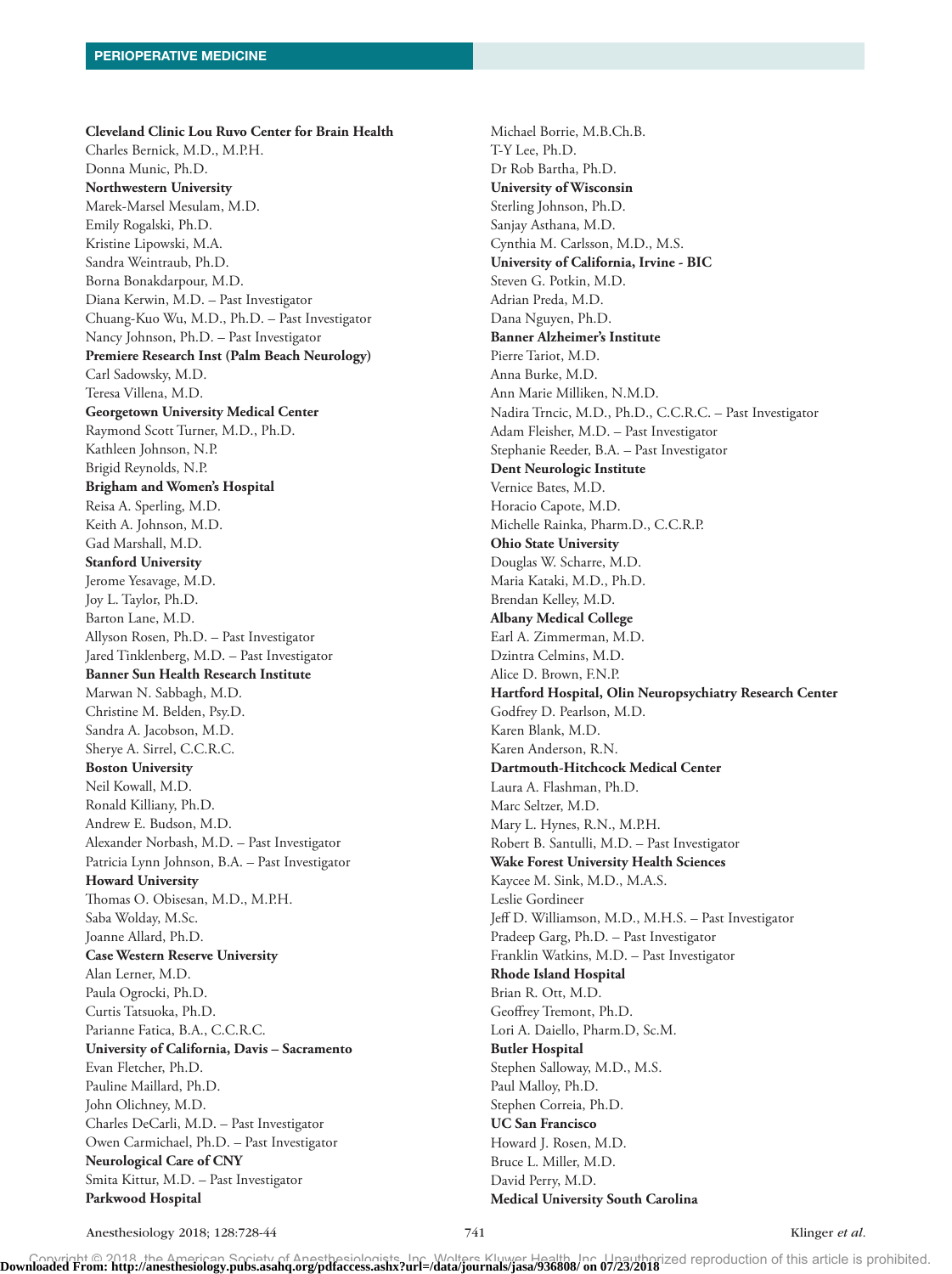Jacobo Mintzer, M.D., M.B.A. Kenneth Spicer, M.D., Ph.D. David Bachman, M.D. **St. Joseph's Health Care** Elizabeth Finger, M.D. Stephen Pasternak, M.D. Irina Rachinsky, M.D. John Rogers, M.D. Andrew Kertesz, M.D. – Past Investigator Dick Drost, M.D. – Past Investigator **Nathan Kline Institute** Nunzio Pomara, M.D. Raymundo Hernando, M.D. Antero Sarrael, M.D. **University of Iowa College of Medicine** Susan K. Schultz, M.D. Karen Ekstam Smith, R.N. Hristina Koleva, M.D. Ki Won Nam, M.D. Hyungsub Shim, M.D.– Past Investigator **Cornell University** Norman Relkin, M.D., Ph.D. Gloria Chiang, M.D. Michael Lin, M.D. Lisa Ravdin, Ph.D. **University of South Florida: USF Health Byrd Alzheimer's Institute** Amanda Smith, M.D. Balebail Ashok Raj, M.D. Kristin Fargher, M.D.– Past Investigator **Department of Defense ADNI** *Part A: Leadership and Infrastructure* **Principal Investigator** Michael W. Weiner, M.D., University of California, San Francisco **ADCS Principal Investigator and Director of Coordinating Center Clinical Core** Paul Aisen, M.D., University of Southern California **Executive Committee** Michael Weiner, M.D., University of California, San Francisco Paul Aisen, M.D., University of Southern California Ronald Petersen, M.D., Ph.D., Mayo Clinic, Rochester Robert C. Green, M.D., M.P.H., Brigham and Women's Hospital/ Harvard Medical School Danielle Harvey, Ph.D., University of California, Davis Clifford R. Jack, Jr., M.D., Mayo Clinic, Rochester William Jagust, M.D., University of California, Berkeley John C. Morris, M.D., Washington University, St. Louis Andrew J. Saykin, Psy.D., Indiana University Leslie M. Shaw, Ph.D., Perelman School of Medicine, University of Pennsylvania Arthur W. Toga, Ph.D., University of Southern California John Q. Trojanowki, M.D., Ph.D., Perelman School of Medicine, University of Pennsylvania **Psychological Evaluation/Posttraumatic Stress Disorder Core** Thomas Neylan, M.D., University of California, San Francisco **Traumatic Brain Injury/TBI Core** Jordan Grafman, Ph.D.

Jordan Grafman, Ph.D., Rehabilitation Institute of Chicago, Feinberg School of Medicine, Northwestern University **Data and Publication Committee (DPC)** Robert C. Green, M.D., M.P.H., B.W.H./H.M.S. (Chair) **Resource Allocation Review Committee** Tom Montine, M.D., Ph.D., University of Washington (Chair) **Clinical Core Leaders** Michael Weiner, M.D., Core Principal Investigator Ronald Petersen, M.D., Ph.D., Mayo Clinic, Rochester (Core Principal Investigator) Paul Aisen, M.D., University of Southern California **Clinical Informatics and Operations** Ronald G. Thomas, Ph.D., University of California, San Diego Michael Donohue, Ph.D., University of California, San Diego Devon Gessert, University of California, San Diego Tamie Sather, M.A., University of California, San Diego Melissa Davis, University of California, San Diego Rosemary Morrison, M.P.H., University of California, San Diego Gus Jiminez, M.B.S., University of California, San Diego Thomas Neylan, M.D., University of California, San Francisco Jacqueline Hayes, University of California, San Francisco Shannon Finely, University of California, San Francisco **Biostatistics Core Leaders and Key Personnel** Danielle Harvey, Ph.D., Neylan Davis (Core Principal Investigator) Michael Donohue, Ph.D., Neylan San Diego **MRI Core Leaders and Key Personnel** Clifford R. Jack, Jr., M.D., Mayo Clinic, Rochester (Core Principal Investigator) Matthew Bernstein, Ph.D., Mayo Clinic, Rochester Bret Borowski, R.T., Mayo Clinic Jeff Gunter, Ph.D., Mayo Clinic Matt Senjem, M.S., Mayo Clinic Kejal Kantarci, Mayo Clinic Chad Ward, Mayo Clinic **PET Core Leaders and Key Personnel** William Jagust, M.D., Senjem Berkeley (Core Principal Investigator) Robert A. Koeppe, Ph.D., University of Michigan Norm Foster, M.D., University of Utah Eric M. Reiman, M.D., Banner Alzheimer's Institute Kewei Chen, Ph.D., Banner Alzheimer's Institute Susan Landau, Ph.D., Senjem Berkeley **Neuropathology Core Leaders** John C. Morris, M.D., Washington University, St. Louis Nigel J. Cairns, Ph.D., F.R.C.Path., Washington University, St. Louis Erin Householder, M.S., Washington University, St. Louis **Biomarkers Core Leaders and Key Personnel** Leslie M. Shaw, Ph.D., Perelman School of Medicine, University of Pennsylvania John Q. Trojanowki, M.D., Ph.D., Perelman School of Medicine, University of Pennsylvania Virginia Lee, Ph.D., M.B.A., Perelman School of Medicine, University of Pennsylvania Magdalena Korecka, Ph.D., Perelman School of Medicine, University of Pennsylvania Michal Figurski, Ph.D., Perelman School of Medicine, University of Pennsylvania **Informatics Core Leaders and Key Personnel**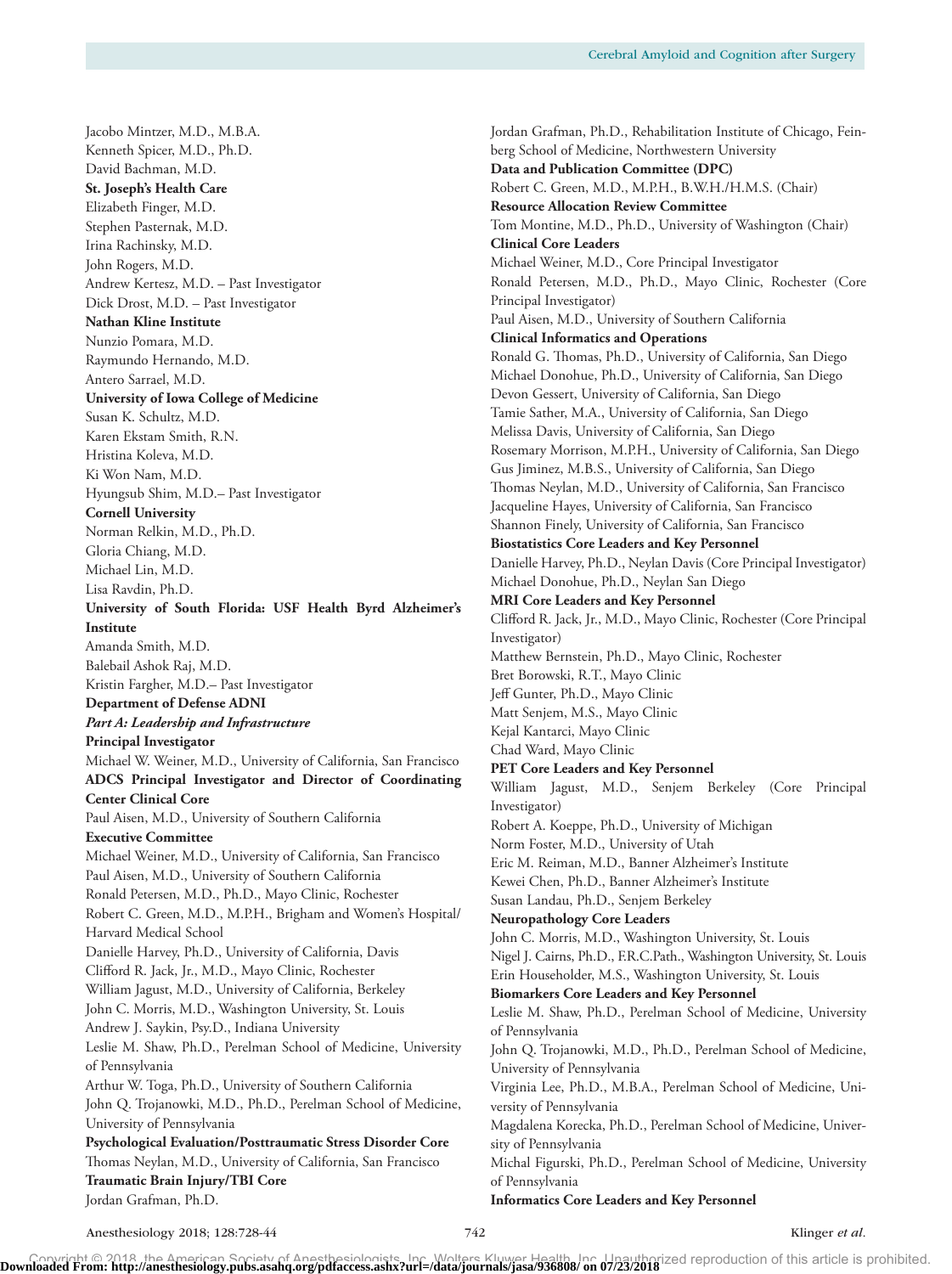Arthur W. Toga, Ph.D., University of Southern California (Core Principal Investigator) Karen Crawford, University of Southern California Scott Neu, Ph.D., University of Southern California **Genetics Core Leaders and Key Personnel** Andrew J. Saykin, Psy.D., Indiana University Tatiana M. Foroud, Ph.D., Indiana University Steven Potkin, M.D., University of California, Irvine Li Shen, Ph.D., Indiana University Kelley Faber, M.S., C.C.R.C., Indiana University Sungeun Kim, Ph.D., Indiana University Kwangsik Nho, Ph.D., Indiana University **Initial Concept Planning and Development** Michael W. Weiner, M.D., University of California, San Francisco Karl Friedl, Department of Defense (retired) *Part B: Investigators by Site* **University of Southern California** Lon S. Schneider, M.D., M.S. Sonia Pawluczyk, M.D. Mauricio Becerra **University of California, San Diego** James Brewer, M.D., Ph.D. Helen Vanderswag, R.N. **Columbia University Medical Center** Yaakov Stern, Ph.D. Lawrence S. Honig, M.D., Ph.D. Karen L. Bell, M.D. **Rush University Medical Center** Debra Fleischman, Ph.D. Konstantinos Arfanakis, Ph.D. Raj C. Shah, M.D. **Wien Center** Ranjan Duara, M.D., Principal Investigator Daniel Varon, M.D., Co-Principal Investigator Maria T Greig, HP Coordinator **Duke University Medical Center** P. Murali Doraiswamy, M.B.B.S. Jeffrey R. Petrella, M.D. Olga James, M.D. **University of Rochester Medical Center** Anton P. Porsteinsson, M.D., Director Bonnie Goldstein, M.S., N.P., Coordinator Kimberly S. Martin, R.N. **University of California, Irvine** Steven G. Potkin, M.D. Adrian Preda, M.D. Dana Nguyen, Ph.D. **Medical University South Carolina** Jacobo Mintzer, M.D., M.B.A. Dino Massoglia, M.D., Ph.D. Olga Brawman-Mintzer, M.D. **Premiere Research Institute (Palm Beach Neurology)** Carl Sadowsky, M.D. Walter Martinez, M.D. Teresa Villena, M.D. **University of California, San Francisco** William Jagust, M.D.

Susan Landau, Ph.D. Howard Rosen, M.D. David Perry **Georgetown University Medical Center** Raymond Scott Turner, M.D., Ph.D. Kelly Behan Brigid Reynolds, N.P. **Brigham and Women's Hospital** Reisa A. Sperling, M.D. Keith A. Johnson, M.D. Gad Marshall, M.D. **Banner Sun Health Research Institute** Marwan N. Sabbagh, M.D. Sandra A. Jacobson, M.D. Sherye A. Sirrel, M.S., C.C.R.C. **Howard University** Thomas O. Obisesan, M.D., M.P.H. Saba Wolday, M.Sc. Joanne Allard, Ph.D. **University of Wisconsin** Sterling C. Johnson, Ph.D. J. Jay Fruehling, M.A. Sandra Harding, M.S. **University of Washington** Elaine R. Peskind, M.D. Eric C. Petrie, M.D., MS Gail Li, M.D., Ph.D. **Stanford University** Jerome A. Yesavage, M.D. Joy L. Taylor, Ph.D. Ansgar J. Furst, Ph.D. Steven Chao, M.D. **Cornell University** Norman Relkin, M.D., Ph.D. Gloria Chiang, M.D. Lisa Ravdin, Ph.D.

# Appendix 2. Members of the Neurologic Outcome Research Group (NORG)

*Director:* Joseph P. Mathew, M.D., *Co-Director:* James A. Blumenthal, Ph.D.

*Anesthesiology:* Miles Berger, M.D., Ph.D., Jorn A. Karhausen, M.D., Miklos D. Kertai, M.D., Rebecca Y. Klinger, M.D., M.S., Yi-Ju Li, Ph.D., Joseph P. Mathew, M.D., Mark F. Newman, M.D, Mihai V. Podgoreanu, M.D., Mark Stafford-Smith, M.D., Madhav Swaminathan, M.D., Niccolo Terrando, Ph.D., David S. Warner, M.D., Bonita L. Funk, R.N., C.C.R.P., Narai Balajonda, M.D., Rachele Brassard, B.S.W., Tiffany Bisanar, R.N., B.S.N., Mary Cooter, M.S., Yanne Toulgoat-Dubois, B.A., Peter Waweru, C.C.R.P.

*Behavioral Medicine:* Michael A. Babyak, Ph.D., James A. Blumenthal, Ph.D., Jeffrey N. Browndyke, Ph.D., Kathleen A. Welsh-Bohmer, Ph.D.

*Cardiology:* Michael H. Sketch, Jr., M.D.

*Neurology:* Ellen R. Bennett, Ph.D., Carmelo Graffagnino, M.D., Daniel T. Laskowitz, M.D., Warren J. Strittmatter, M.D.